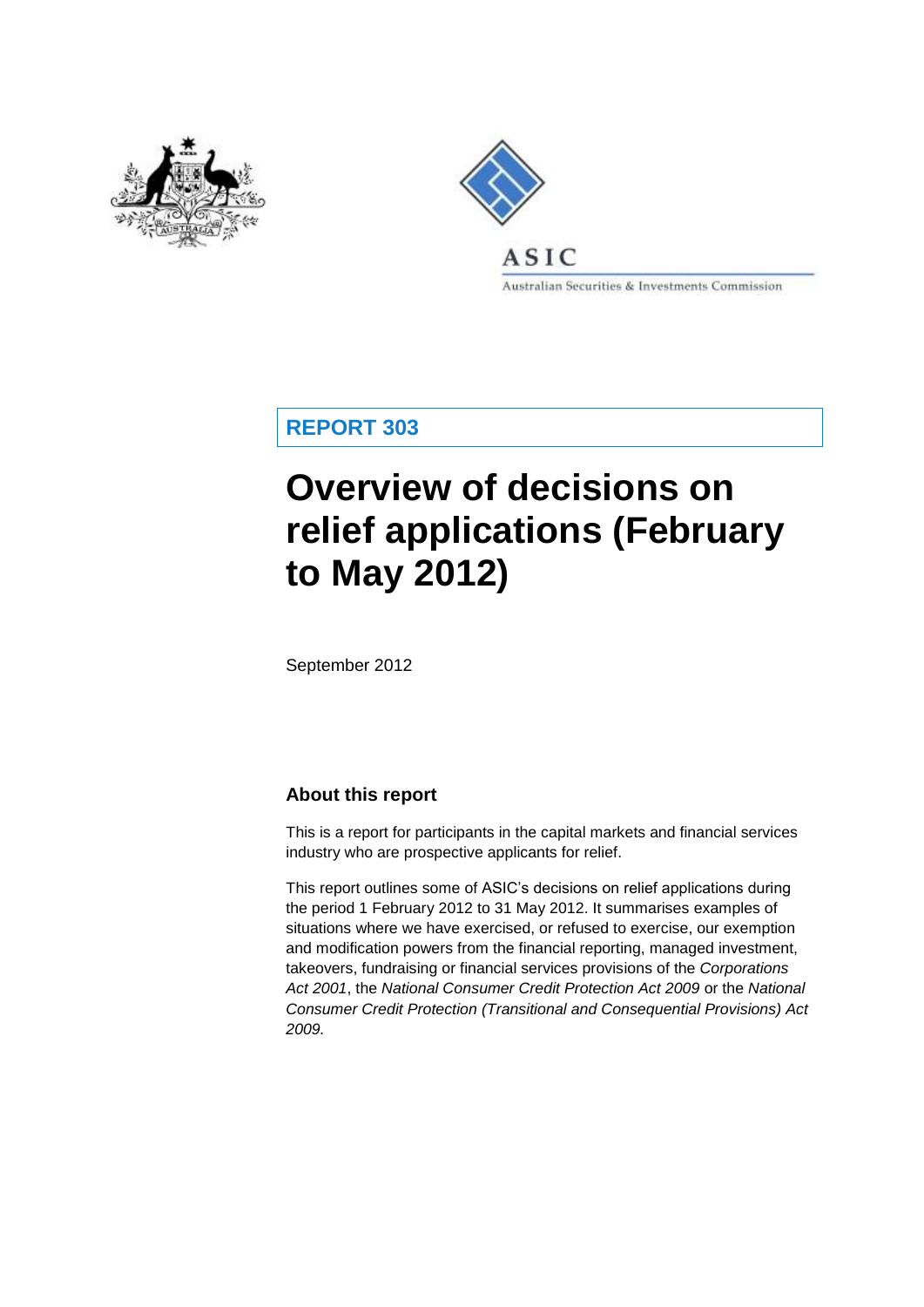### **About ASIC regulatory documents**

In administering legislation ASIC issues the following types of regulatory documents.

**Consultation papers**: seek feedback from stakeholders on matters ASIC is considering, such as proposed relief or proposed regulatory guidance.

**Regulatory guides**: give guidance to regulated entities by:

- explaining when and how ASIC will exercise specific powers under legislation (primarily the Corporations Act)
- explaining how ASIC interprets the law
- describing the principles underlying ASIC's approach
- giving practical guidance (e.g. describing the steps of a process such as applying for a licence or giving practical examples of how regulated entities may decide to meet their obligations).

**Information sheets**: provide concise guidance on a specific process or compliance issue or an overview of detailed guidance.

**Reports**: describe ASIC compliance or relief activity or the results of a research project.

### **Disclaimer**

This report does not constitute legal, financial or other professional advice. We encourage you to seek your own professional advice, including finding out how the *Corporations Act 2001*, the *National Consumer Credit Protection Act 2009* or the *National Consumer Credit Protection (Transitional and Consequential Provisions) Act 2009*, and other applicable laws apply to you. It is your responsibility to determine your obligations and to obtain any necessary professional advice.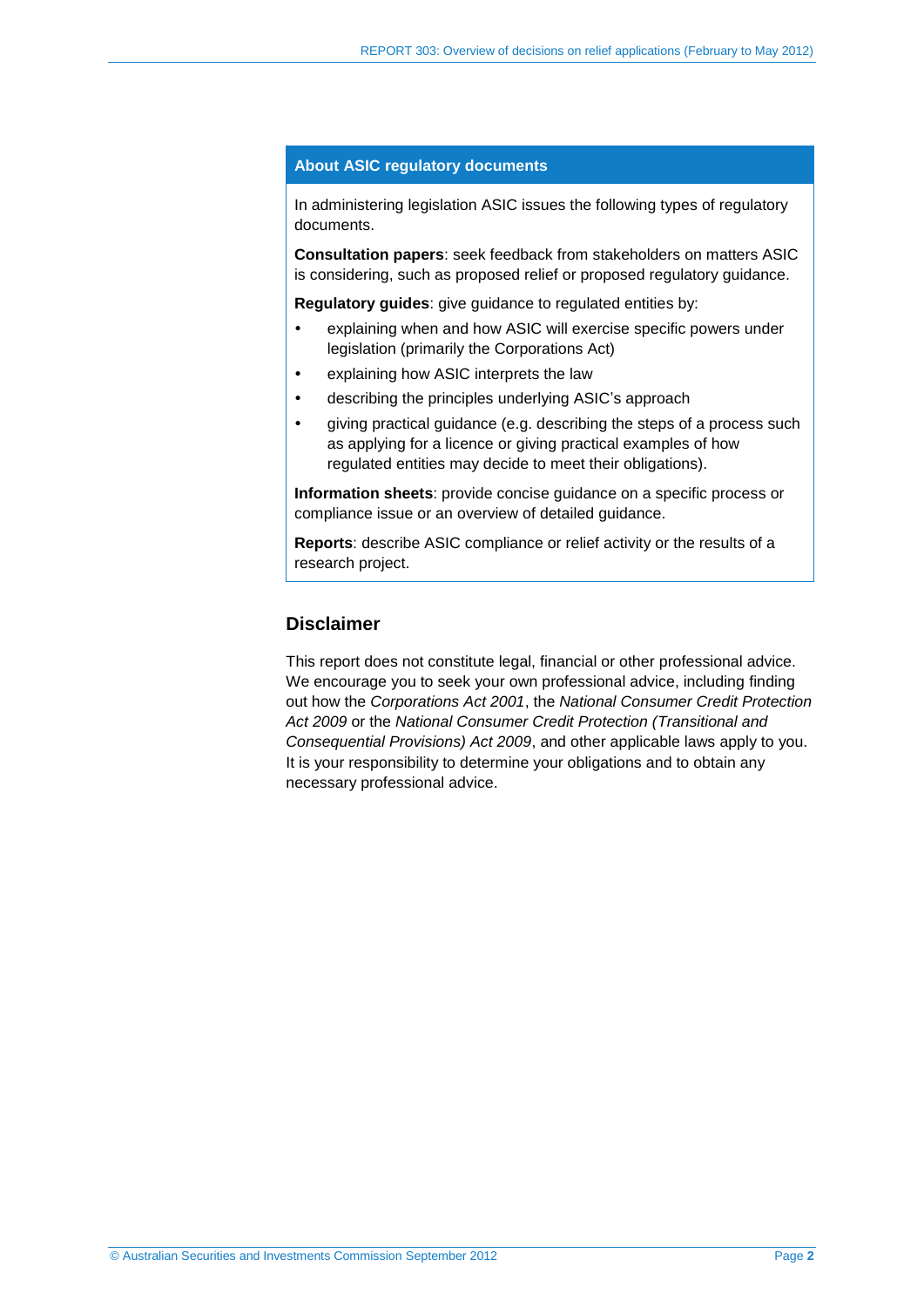# **Contents**

| A |  |  |  |  |  |
|---|--|--|--|--|--|
| в |  |  |  |  |  |
| C |  |  |  |  |  |
| D |  |  |  |  |  |
| Е |  |  |  |  |  |
| F |  |  |  |  |  |
|   |  |  |  |  |  |
| G |  |  |  |  |  |
|   |  |  |  |  |  |
|   |  |  |  |  |  |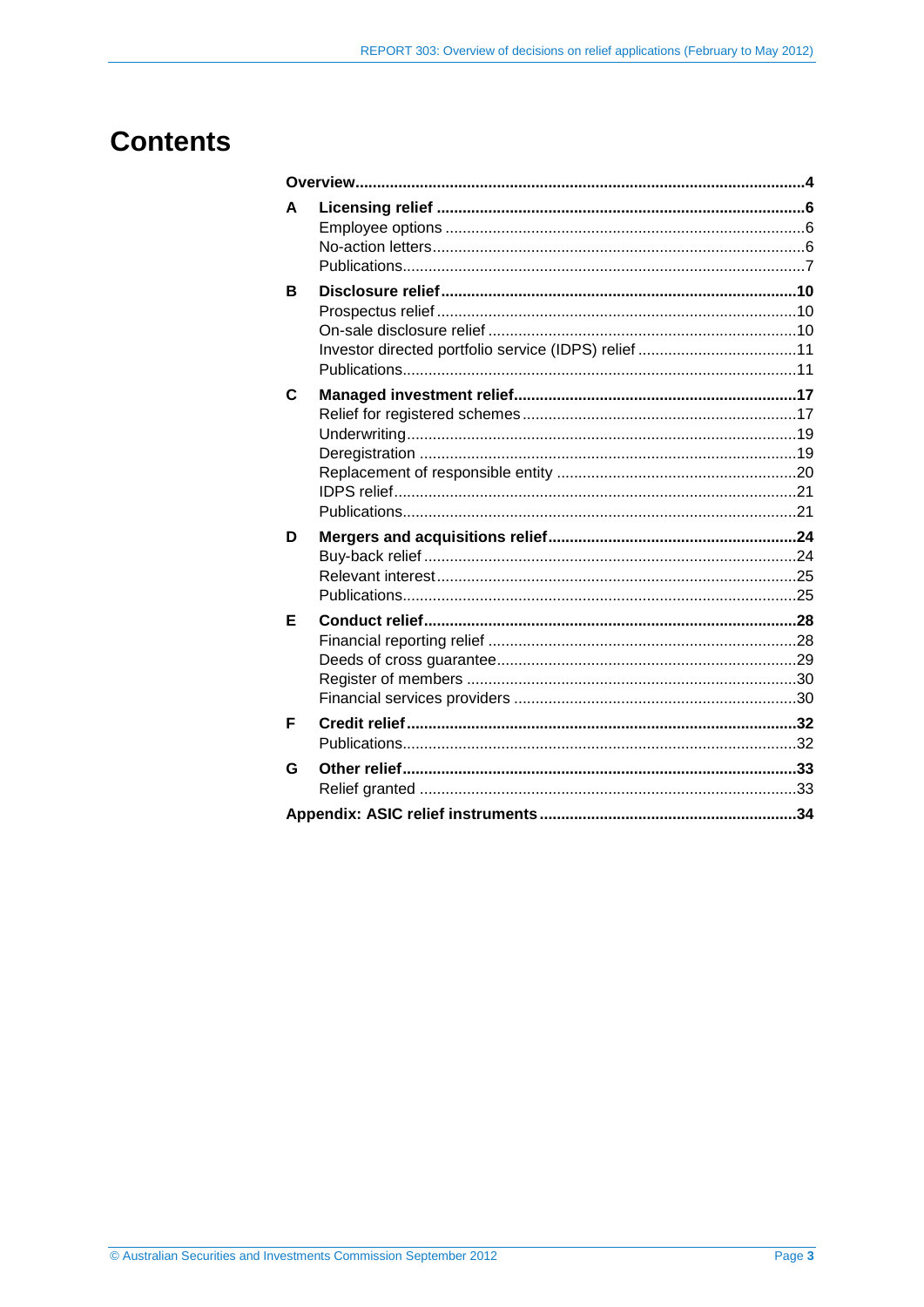# <span id="page-3-0"></span>**Overview**

- 1 ASIC has powers under the *Corporations Act 2001* (Corporations Act) to exempt a person or a class of persons from particular provisions and to modify the application of particular provisions to a person or class of persons. This report deals with the use of our exemption and modification powers under the provisions of the following chapters of the Corporations Act: Chs 2D (officers and employees), 2J (transaction offering share capital), 2L (debentures), 2M (financial reporting and audit), 5C (managed investment schemes), 6 (takeovers), 6A (compulsory acquisitions and buyouts), 6C (information about ownership of listed companies and managed investment schemes), 6D (fundraising) and 7 (financial services).
- 2 ASIC has powers to give relief under the provisions of Chs 2 (licensing) and 3 (responsible lending) of the *National Consumer Credit Protection Act 2009* (National Credit Act) and from all or specified provisions of the National Credit Code, which is in Sch 1 of the National Credit Act. ASIC also has powers to give relief from the registration provisions under Sch 2 of the *National Consumer Credit Protection (Transitional and Consequential Provisions) Act 2009* (Transitional Act).
- 3 The purpose of the report is to improve the level of transparency and the quality of information available about decisions we make when we are asked to exercise our discretionary powers to grant relief from provisions of the Corporations Act, the National Credit Act and the Transitional Act.
- 4 This report covers the period beginning 1 February 2012 and ending 31 May 2012. During this period, we received 992 applications. We granted relief in relation to 517 applications and refused relief in relation to 66 applications; 141 applications were withdrawn. The remaining 268 applications were decided outside of this period.
- 5 This report does not provide details of every single decision made in the period. It is intended to provide examples of decisions that demonstrate how we have applied our policy in practice. We use our discretion to vary or set aside certain requirements of the law where the burden of complying with the law significantly detracts from its overall benefit, or where we can facilitate business without harming other stakeholders.
- 6 In this report, we have outlined matters in which we refused to exercise our discretionary powers as well as matters in which we granted relief. Prospective applicants for relief may gain a better insight into the factors we take into account in deciding whether to exercise our discretion to grant relief. We have also included some examples of limited situations in which we have been prepared to take a no-action position when instances of noncompliance have been brought to our attention.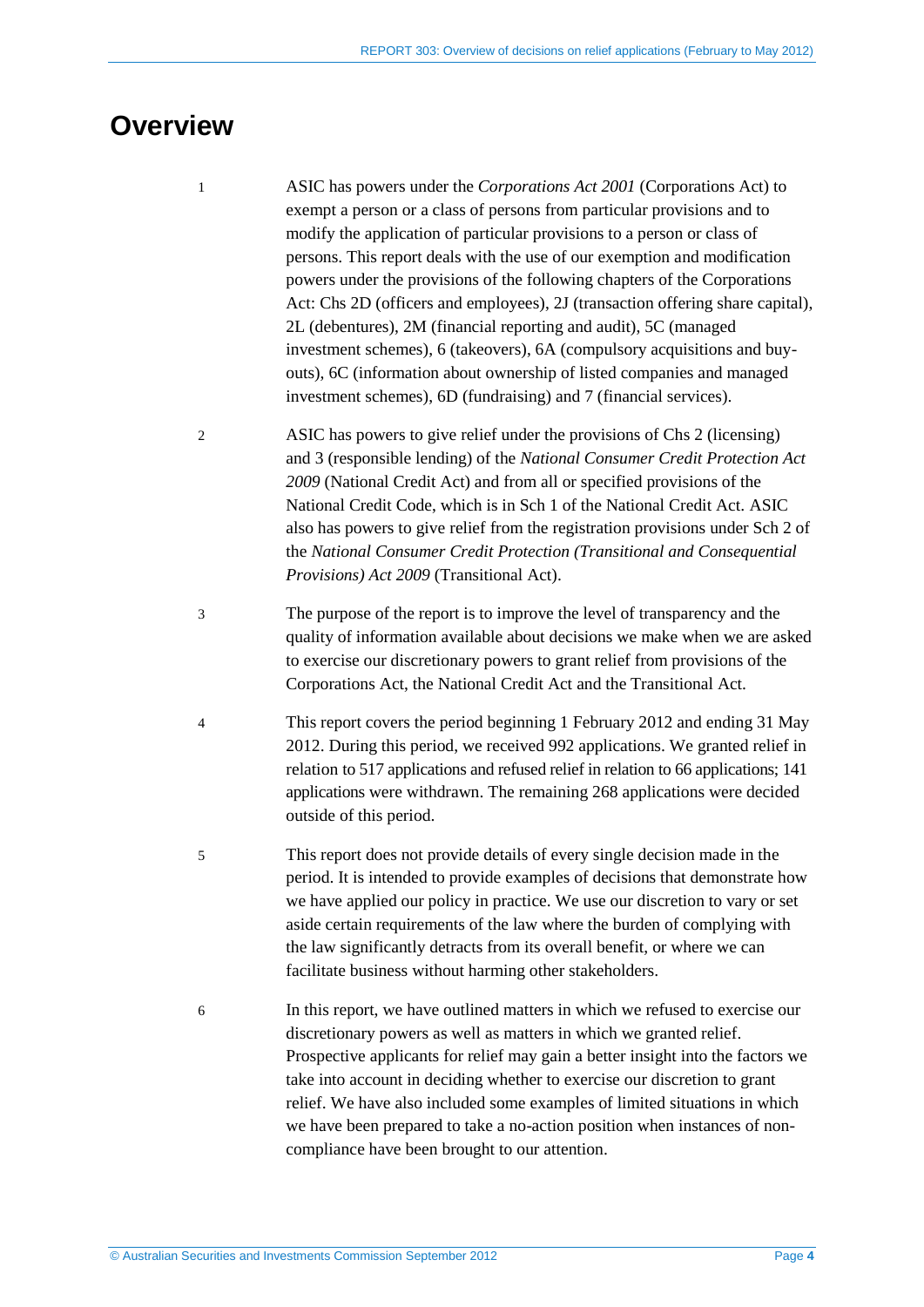7 The appendix to this report details the relief instruments we have executed for matters referred to in the report. Class orders are available from our website via [www.asic.gov.au/co.](http://www.asic.gov.au/co) Instruments are published in the *ASIC*  Gazette, which is available via **www.asic.gov.au/gazettes**, or under 'Credit relief' on our website (for credit instruments). The information and media releases referred to throughout the report are available via [www.asic.gov.au/mr.](http://www.asic.gov.au/mr)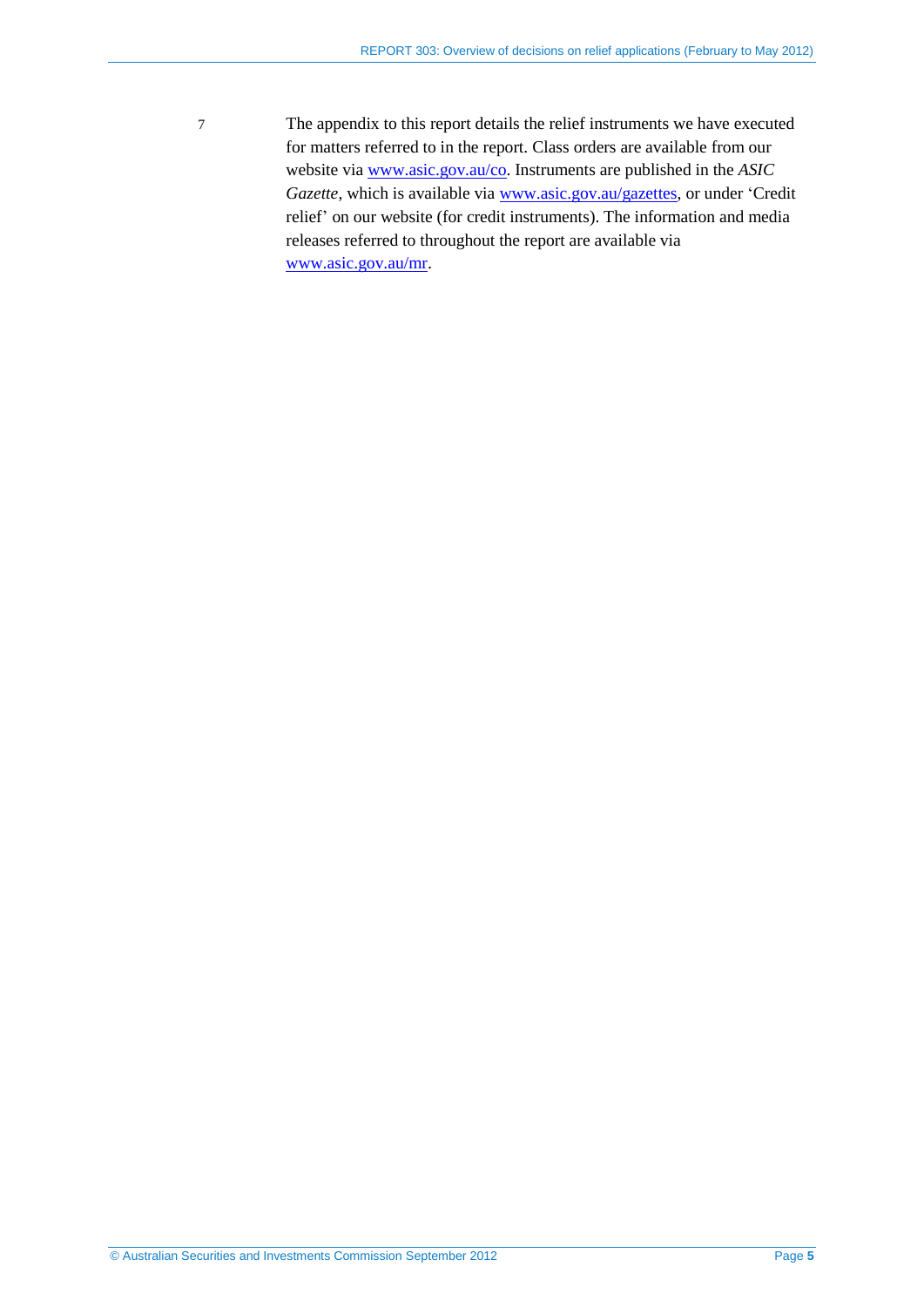# <span id="page-5-6"></span><span id="page-5-0"></span>**A Licensing relief**

### **Key points**

This section outlines some of our decisions on whether to grant relief under Ch 7, including under s911A(2) and 926A(2) from the requirement to hold an Australian financial services (AFS) licence. It also outlines the publications we issued which relate to licensing relief.

# <span id="page-5-3"></span><span id="page-5-1"></span>**Employee options**

### **Relief for exchange of employee options after a merger**

- <span id="page-5-7"></span>8 We granted licensing relief in relation to the proposed exchange of employee options over shares in one foreign company for new options in another foreign company as a result of a merger of those two companies. This included relief from the need to hold an AFS licence for the provision of financial product advice, dealing in a financial product and providing a custodial or depository service.
- 9 We considered that granting relief was consistent with our policy of facilitating appropriate employee participation in equity ownership of companies. We were also mindful of the difficulties facing foreign issuers making offers to relatively few Australian employees under a multinational employee scheme.
- <span id="page-5-5"></span>10 Relief was granted based on the conditions in Class Order [CO 03/184] *Employee share schemes* with amendments for:
	- employees being employed by a different company at the time the offers were made; and
	- employees being required to exchange their existing options for new options rather than being issued the new options for nil consideration.
- <span id="page-5-4"></span>11 We also imposed a condition that a copy of the merger documentation be made available to the employees.

# <span id="page-5-2"></span>**No-action letters**

### **Response to a notice issued under s1274(11)**

12 We refused to issue a no-action letter for the failure of an AFS licensee to lodge financial statements with ASIC. The request was made on the basis of company records being unavailable and the licensee requesting more time to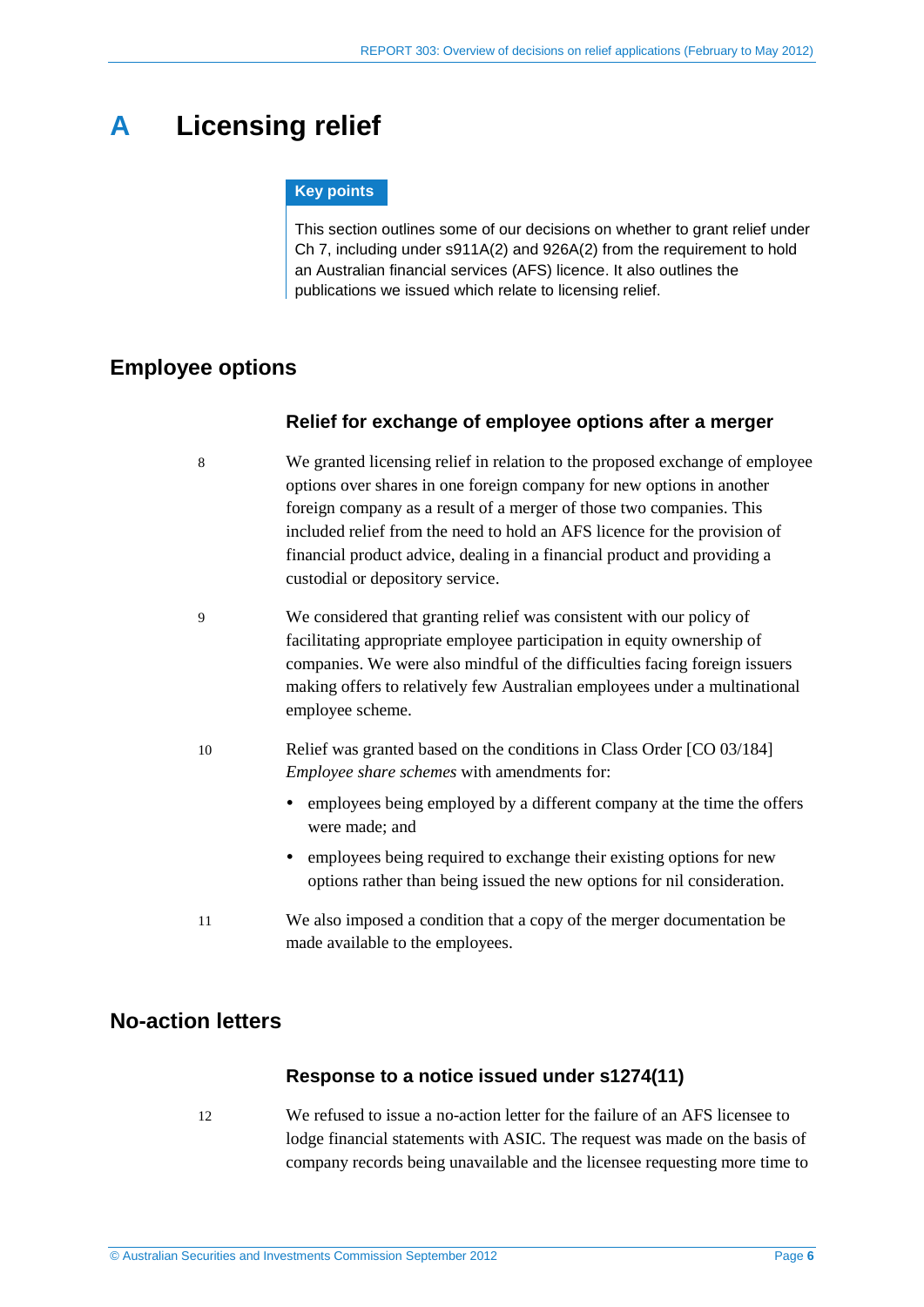gather this information. The financial statements had not been lodged for a period of four years.

### **Adjusted surplus liquid funds requirements**

- 13 We issued a conditional no-action letter to an entity to enable it to continue entering into wholesale over-the-counter (OTC) derivatives with counterparties, despite being in breach of the adjusted surplus liquid funds requirements of its AFS licence. The breach was caused only by the reclassification of a long-term debt facility to a current liability in accordance with accounting standards.
- 14 We gave this conditional no-action letter because the entity was confident in its ability to refinance the debt facility, and its capacity to deal in OTC derivatives was crucial for its ability to manage the volatile price of its commodity in the physical market. It also followed consideration of the role of financial resource requirements for AFS licensees more generally.

# <span id="page-6-0"></span>**Publications**

15 We issued the following publications in relation to licensing relief during the period of this report.

### **Class order**

#### **Class Order [CO 12/340]** *Proposed licensed trustee companies*

16 The purpose of [CO 12/340] is to ensure that the provisions dealing with limits on control of licensed trustee companies in Pt 5D.5 of the Corporations Act, including the statutory voting power limit, also apply to 'proposed licensed trustee companies'. A 'proposed licensed trustee company' is a company that wishes to be included in the list of trustee companies in Sch 8AA of the Corporations Regulations 2001 and is proposing to make an application to ASIC for an AFS licence covering the provision of traditional trustee company services.

- 17 The changes resulting from [CO 12/340], in relation to a proposed licensed trustee company, will enable the Minister to properly consider:
	- whether the company should be added to the list in Sch 8AA, given the matters of which the Minister must be satisfied; and
	- an application by a person under s601VBA of the Corporations Act to exceed the statutory voting power limit in relation to the company (see s601VAA).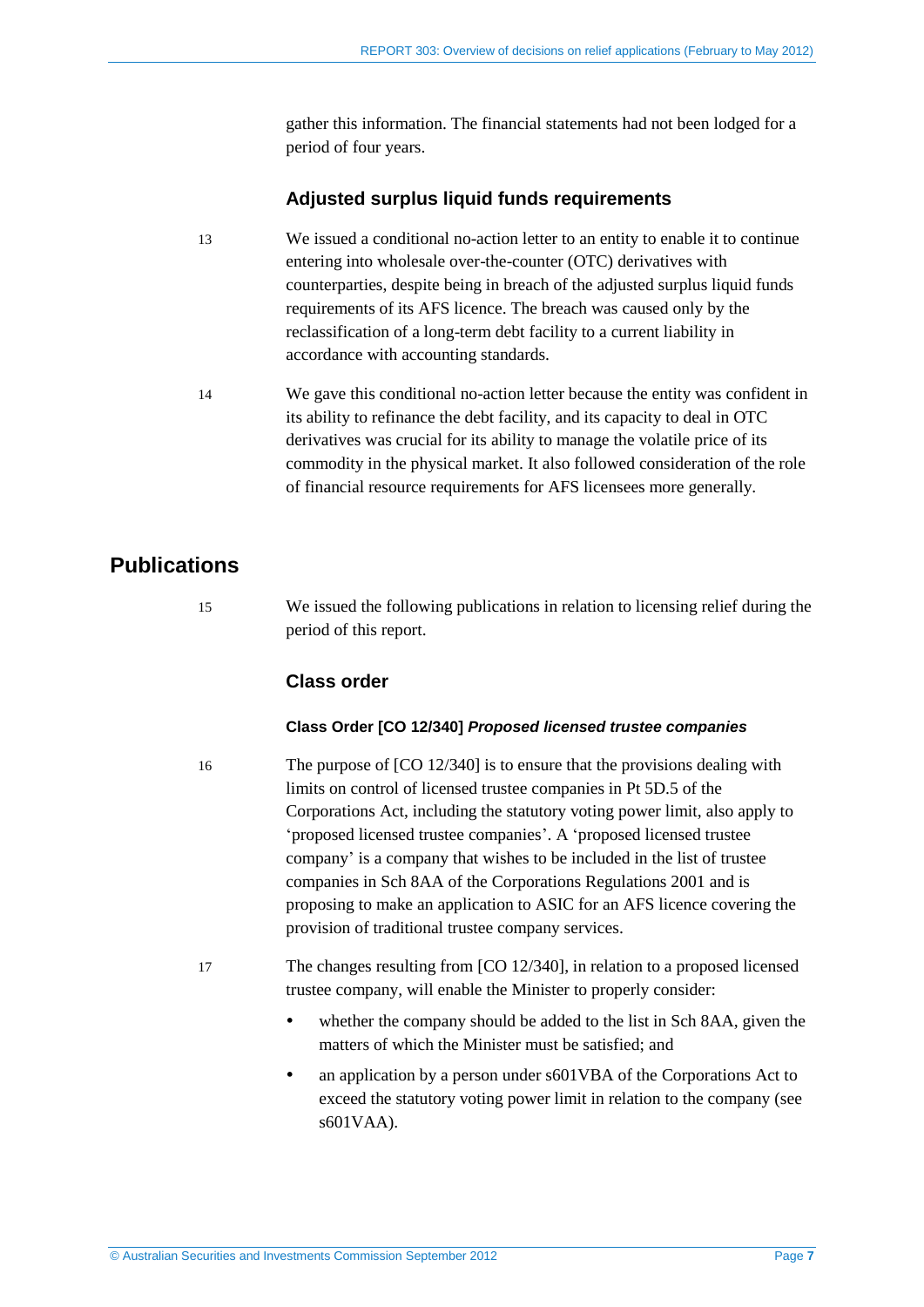### **Consultation papers**

#### **CP 175** *Carbon markets: Training and financial requirements*

- <span id="page-7-0"></span>18 CP 175 was for persons likely to require an AFS licence to provide financial services in relation to the carbon pricing mechanism established under the Clean Energy Legislative Package (including the Carbon Farming Initiative) as well as other carbon markets.
- <span id="page-7-1"></span>19 CP 175 invited feedback on our proposals for applying our current policies on training for financial product advisers and on financial requirements for those persons.

### **CP 177** *Electricity derivative market participants: Financial requirements*

- 20 CP 177 set out our proposals on financial requirements for electricity derivative market participants that issue OTC derivatives to manage their financial risk.
- 21 CP 177 sought feedback on these proposals from electricity derivative market participants, their advisers, counterparties and other interested parties.

### **Regulatory guides**

#### **RG 146** *Licensing: Training of financial product advisers*

- 22 RG 146 sets out our minimum standards for the training of all advisers providing financial product advice to retail clients.
- 23 Following the response to our consultation in CP 175 (see paragraphs [18–](#page-7-0) [19\)](#page-7-1), RG 146 has been updated with guidance on specialist knowledge requirements for advisers providing financial product advice to retail clients on emissions units. This new content will help advisers ensure they are fully trained and competent to provide financial product advice to retail clients on these products. Our response to submissions on CP 175 is detailed in Report 283 *Response to submissions on CP 175 Carbon markets: Training and financial requirements* (REP 283), outlined in paragraphs [26](#page-8-0)[–29.](#page-8-1)

#### **RG 236** *Do I need a licence to participate in carbon markets?*

24 RG 236 has been released to help entities and individuals understand whether they require an AFS licence to provide financial product advice and other financial services in relation to carbon markets and emissions units. For those entities and individuals that do require an AFS licence, RG 236 details the next steps and where more information can be found.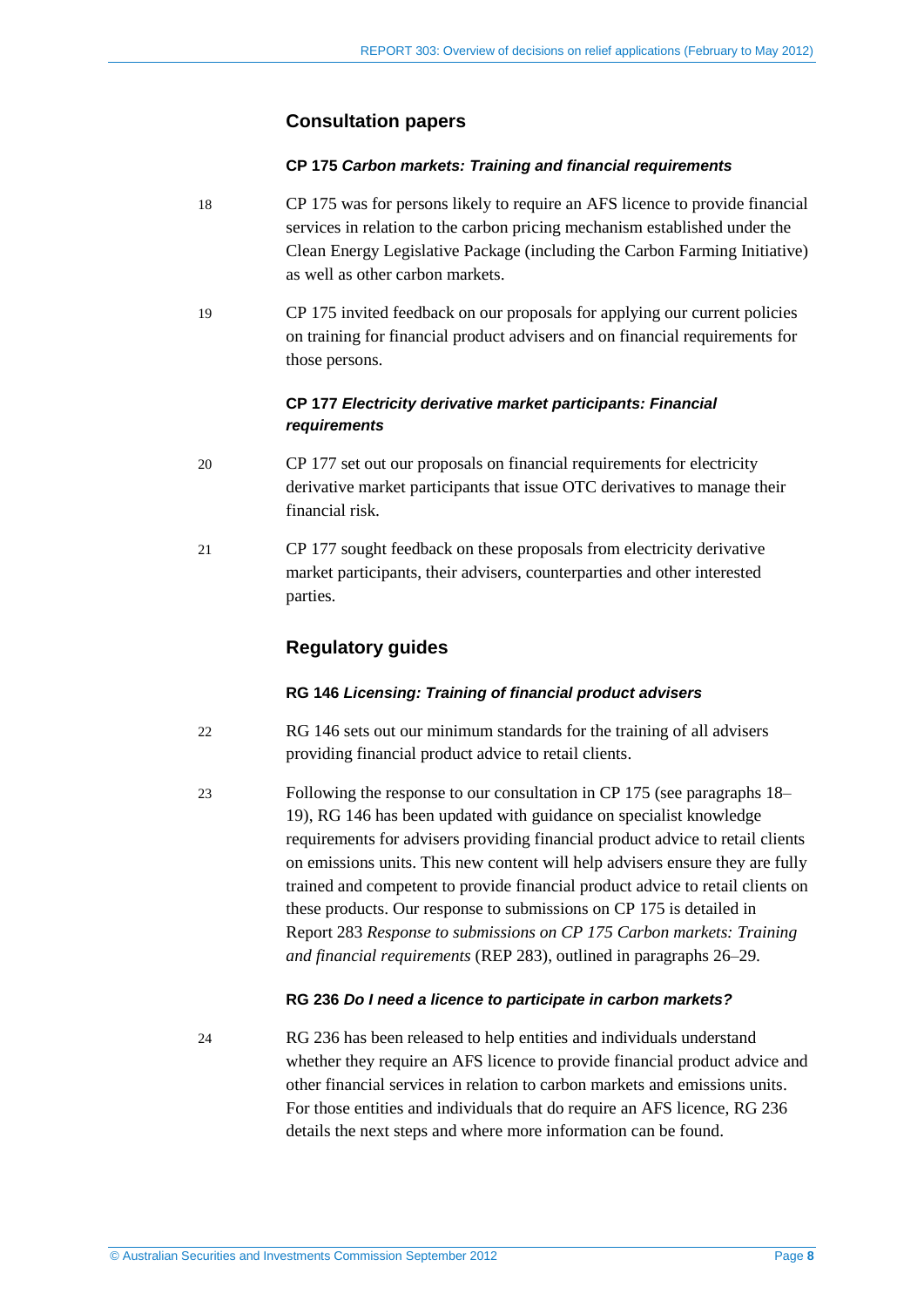25 RG 236 was later updated to reflect legislation made after the regulatory guide was first released, and to provide further guidance on when advice provided to liable entities may constitute financial product advice.

### **Reports**

### **REP 283** *Response to submissions on CP 175 Carbon markets: Training and financial requirements*

- <span id="page-8-0"></span>26 REP 283 highlights the key issues that arose out of the submissions received on CP 175 and details our responses in relation to those issues. Respondents to CP 175 were very supportive of our proposal to categorise regulated emissions units as Tier 1 products.
- 27 All submissions on the proposed financial resource requirements agreed with our proposed approach of applying the current requirements of Regulatory Guide 166 *Licensing: Financial requirements* (RG 166) to carbon market participants unchanged. This would ensure that AFS licensees providing financial services in relation to emissions units will have a robust financial basis for their businesses.
- 28 Following our consultation, we have determined that no specific updates are required to RG 166 and that AFS licensees providing financial services for regulated emissions units should meet the current requirements of RG 166.
- <span id="page-8-1"></span>29 We received five written responses to CP 175, which addressed the following issues:
	- the specialist knowledge that advisers should apply in relation to regulated emission units, and whether regulated emissions units should be characterised as Tier 1 products for the purposes of the training requirements;
	- the transitional arrangements that should apply to advisers providing advice in relation to regulated emissions units, to allow them to complete training;
	- financial requirements for AFS licensees providing financial services in relation to regulated emissions units; and
	- general transitional arrangements for the licensing of persons intending to provide financial services in relation to regulated emissions units.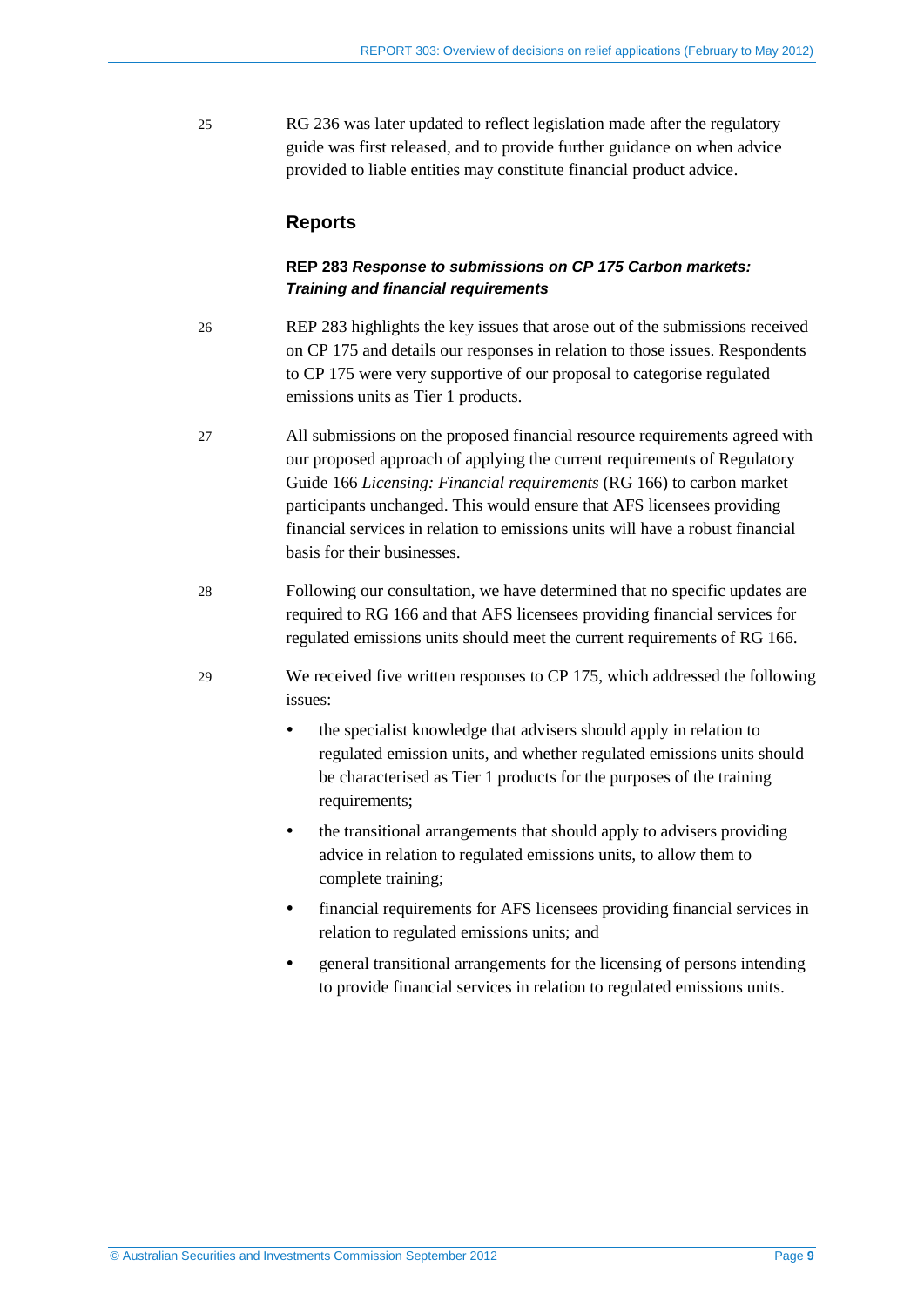# <span id="page-9-4"></span><span id="page-9-3"></span><span id="page-9-0"></span>**B Disclosure relief**

#### **Key points**

This section outlines some of the applications we have decided that relate to the Ch 6D requirements to provide prospectuses and other disclosure documents and the Ch 7 requirements to provide Product Disclosure Statements (PDSs) and Financial Services Guides (FSGs). It also outlines the publications we issued which relate to disclosure relief.

# <span id="page-9-5"></span><span id="page-9-1"></span>**Prospectus relief**

### **Relief granted for exchange of employee options after merger**

- 30 We granted prospectus relief in relation to the proposed exchange of employee options following a merger of two foreign companies: see paragraphs [8](#page-5-3)[–11.](#page-5-4)
- 31 Relief was granted based on the conditions in [CO 03/184], with the amendments referred to in paragraph [10.](#page-5-5)

# <span id="page-9-6"></span><span id="page-9-2"></span>**On-sale disclosure relief**

## **Relief granted for on-sale relating to convertible notes issued without disclosure**

32 We granted relief from the on-sale provisions in s707(3) and 707(4) in relation to the issue of convertible notes to be issued to wholesale investors without disclosure. The convertible notes would convert into continuously quoted securities in another company in the same corporate group as the company issuing the convertible notes. The company issuing the convertible notes is an indirect subsidiary of the company issuing the continuously quoted securities. Relief was granted on the basis that the relief sought was broadly consistent with relief provided under Class Order [CO 10/322] *Onsale relief for convertible notes issued to wholesale investors.*

33 Relief was granted on conditions similar to those set out in [CO 10/322], with the additional requirement that both the issuer of the continuously quoted securities and the issuer of the convertible notes would take responsibility for the 'cleansing notice' and subsequent disclosure required to be made to the market.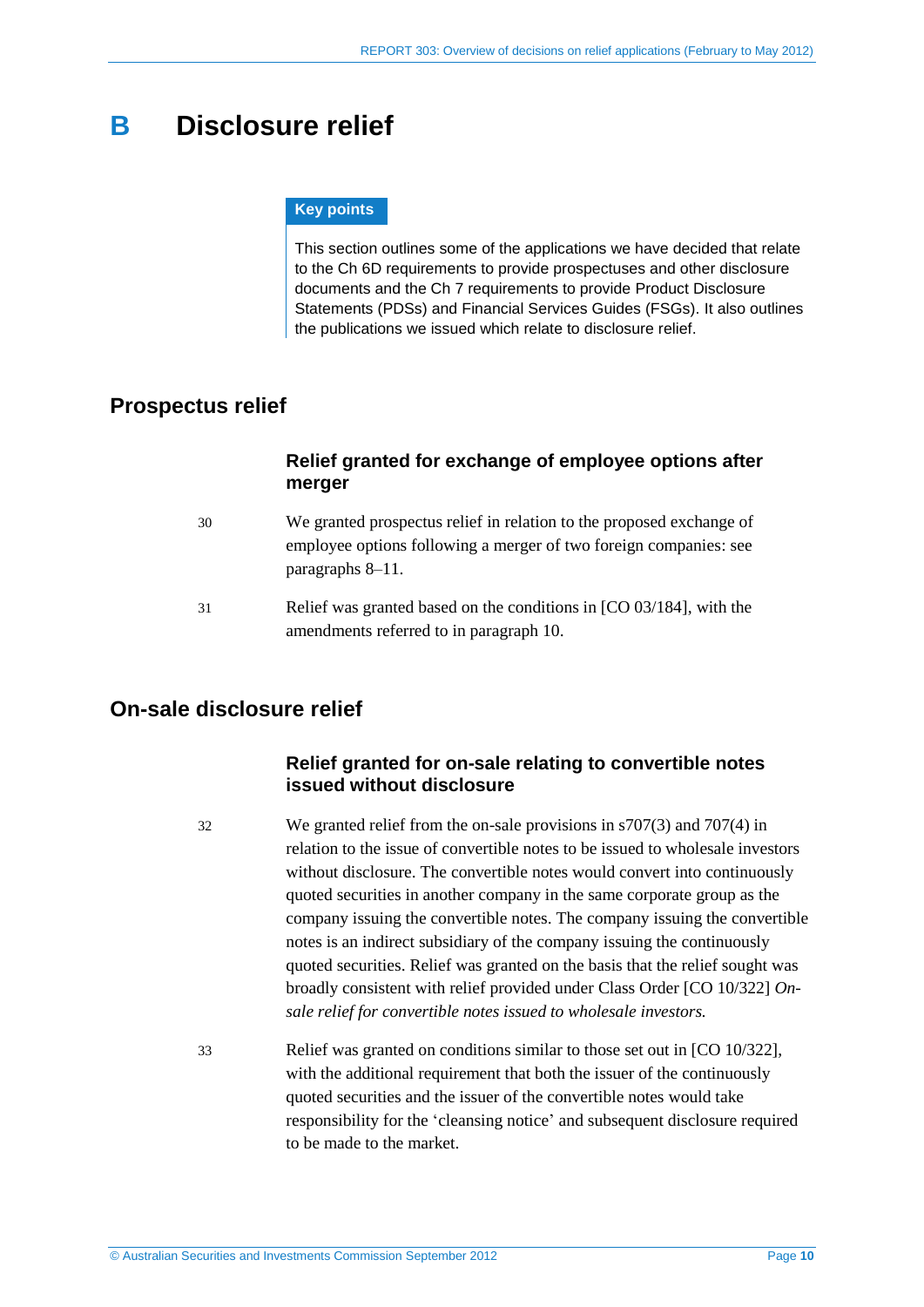# <span id="page-10-0"></span>**Investor directed portfolio service (IDPS) relief**

## **Refused relief to operate an IDPS in which discretionary trading can be conducted**

- <span id="page-10-2"></span>34 We refused an application for relief from Pts 6D.2 and 6D.3 of the Corporations Act to facilitate the operation of an IDPS with discretionary trading on behalf of investors by external investment managers. Relief was refused because:
	- as outlined in Regulatory Guide 148 *Investor directed portfolio services* (RG 148), a fundamental feature of an IDPS is that the investor has the sole discretion to make all investment decisions (see RG 148.12 and RG 148.13). Therefore, the arrangement proposed by the applicant fell outside of our existing policy for granting relief in respect of an IDPS and we were not satisfied in the circumstances that our existing policy required change or reversal; and
	- the proposed arrangement could have been lawfully offered via a managed discretionary account service or a registered managed investment scheme. We were concerned that if relief were granted, the consumer protections that exist under these alternative structures would not be available to clients.

# <span id="page-10-1"></span>**Publications**

35 We issued the following publications in relation to disclosure relief during the period of this report.

### **Class orders**

### **Class Order [CO 12/543]** *Variation to Class Order [CO 10/321]*

- 36 [CO 12/543] amends Class Order [CO 10/321] *Offer of vanilla bonds* by notionally inserting s713A of the Corporations Act to:
	- update the reference to ASIC's former FIDO website to ASIC's MoneySmart website; and
	- extend the minimum subscription requirement of at least \$50 million until 12 November 2012.
- 37 These amendments have been made in view of the release of the Australian Government discussion paper on developing the retail corporate bond market, and the replacement of the former FIDO website with the new consumer website MoneySmart.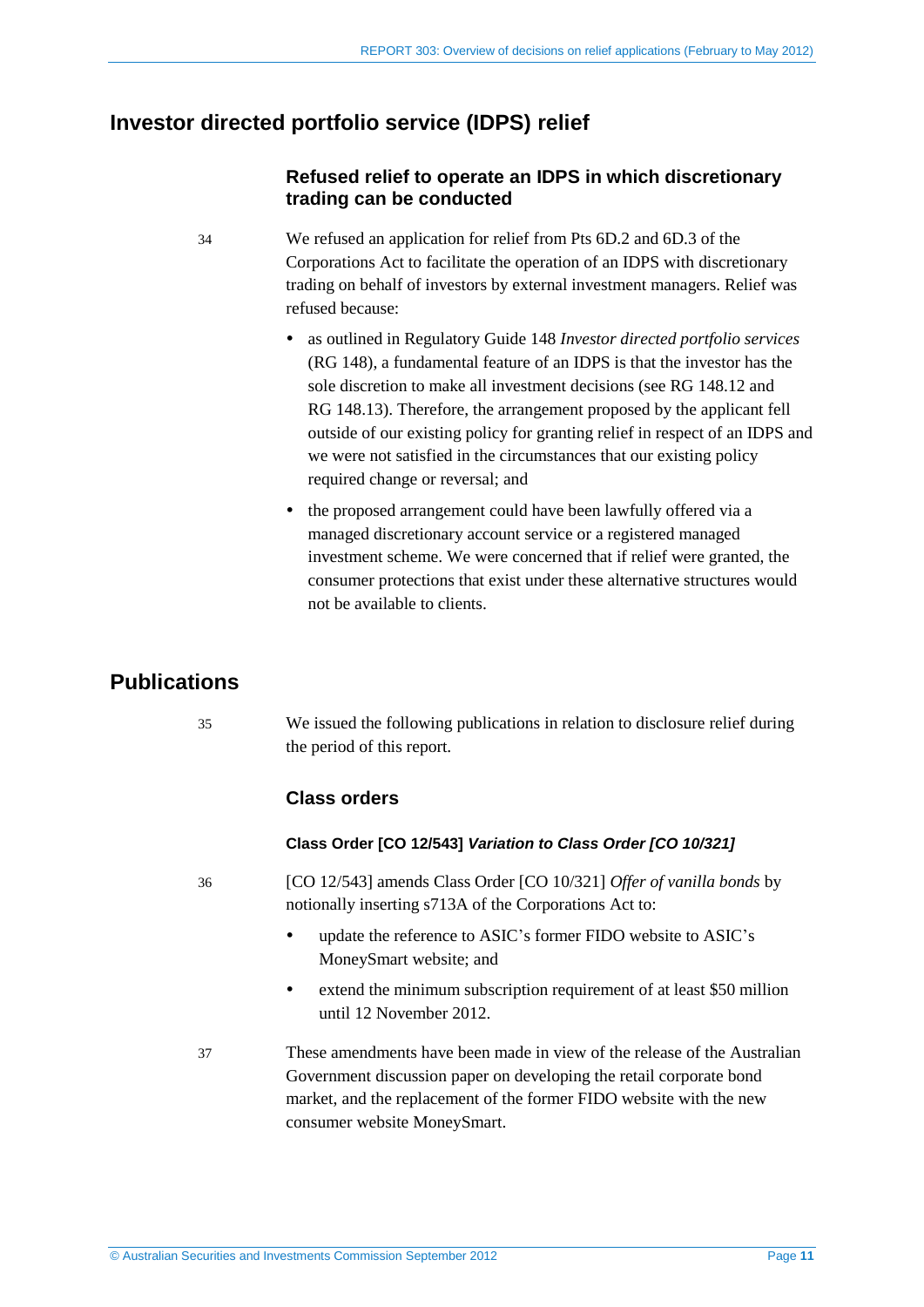### **Class Order [CO 12/1482]** *When debentures can be called secured notes*

- 38 [CO 12/1482] introduces a new 'secured notes' category, for the purposes of s283BH of the Corporations Act, where security has been provided over intangible property, subject to various conditions.
- 39 The class order provides issuers who offer debentures with sufficient first ranking security, and that do not satisfy the higher 'debenture' or 'mortgage debenture' naming tests, with an alternative to 'unsecured notes' for the purposes of s283BH, provided they meet the terms of the class order. Where the terms of the class order are met, a debenture will be able to be called a 'secured note'.
- 40 The key objective of the class order is to strike an appropriate balance between assisting issuers avoid a label that their product is unsecured where there is sufficient security in place and ensuring that investors are aware of the risk of loss and readily understand the underlying security.

# **Consultation paper**

### **CP 174** *Hedge funds: Improving disclosure—Further consultation*

- 41 CP 174 released for consultation draft regulatory guidance with new disclosure benchmarks and principles for hedge funds, to improve investor awareness of the risks associated with these products.
- 42 The guidance, contained in CP 174, set out the specific features and risks of hedge funds that should be addressed in a PDS for these products. CP 174 sought further feedback on our proposals to improve disclosure for hedge funds following industry response to Consultation Paper 147 *Hedge funds: Improving disclosure for retail investors* (CP 147).

# **Regulatory guides**

### **RG 45** *Mortgage schemes: Improving disclosure for retail investors*

- 43 Following the response to our consultation in Consultation Paper 151 *Debt securities: Modifying the naming provisions and advertising requirements* (CP 151), RG 45 has been updated to improve awareness of the risks of investing in mortgage schemes. Our response to submissions on CP 151 is detailed in Report 276 *Response to submissions on CP 151 Debt securities: Modifying the naming provisions and advertising requirements* (REP 276), outlined in paragraphs [52–](#page-13-0)[54.](#page-13-1)
- 44 RG 45 sets out our benchmarks and disclosure principles for improved disclosure to retail investors to help them understand and assess unlisted mortgage schemes, while maintaining the flexibility of the public fundraising process. RG 45 also sets out the standards we expect responsible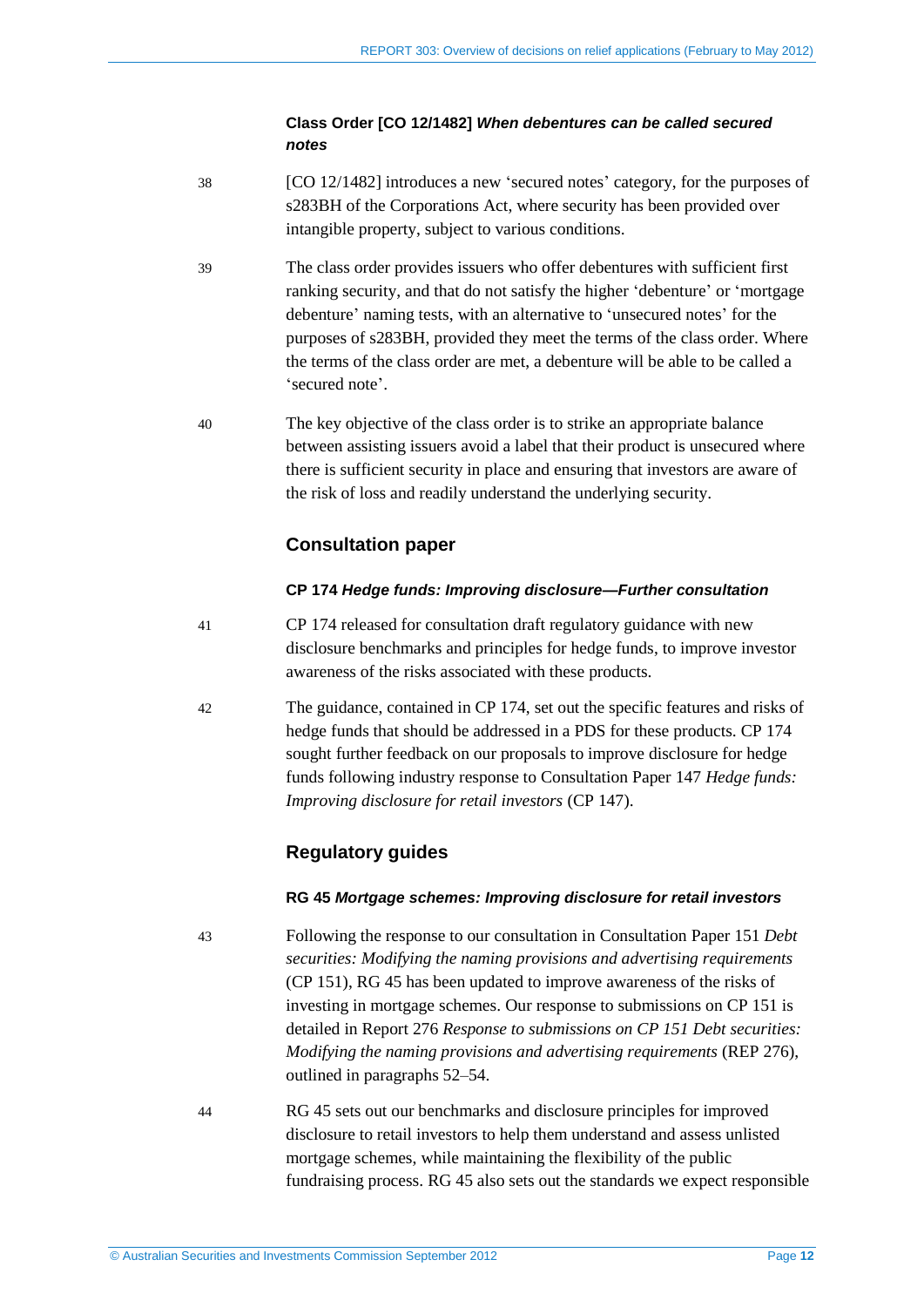entities and publishers to meet when advertising unlisted and listed mortgage schemes that are offered to retail investors.

### **RG 46** *Unlisted property schemes: Improving disclosure for retail investors*

- 45 RG 46 is a guide for responsible entities, compliance committees, compliance plan auditors and others involved with the issue of interests in unlisted property schemes. It sets out principles for improved disclosure to retail investors to help them compare risks and returns across investments in the unlisted property sector.
- 46 RG 46 has been revised as we were concerned there was insufficient consistency or comparability in the form of disclosure applied by responsible entities and, as a result, important information was not being adequately disclosed to investors. Following the response to our consultation in Consultation Paper 163 *Unlisted property schemes: Update to RG 46* (CP 163), we have updated the existing disclosure principles and introduced disclosure benchmarks based on industry feedback. Our response to submissions on CP 163 is detailed in Report 280 *Response to submissions on CP 163 Unlisted property schemes: Update to RG 46* (REP 280), outlined in paragraphs [58](#page-14-0)[–60.](#page-15-0)

#### **RG 69** *Debentures and notes: Improving disclosure for retail investors*

47 RG 69 is for issuers and others involved with the issue of mortgage debentures, debentures, secured notes, and unsecured notes or unsecured deposit notes. While RG 69 provides guidance on how debentures and notes may be described, it also sets out our guidelines for disclosure to retail investors to help them understand and assess unlisted debentures and notes, while maintaining the flexibility of the public fundraising process.

48 Following the response to our consultation in CP 151, RG 69 has been updated to provide guidance on how debentures and notes may be described following the release of [CO 12/1482]. Our response to submissions on CP 151 is detailed in Report 276 *Response to submissions on CP 151 Debt securities: Modifying the naming provisions and advertising requirements* (REP 276), outlined in paragraph[s 52](#page-13-0)[–54.](#page-13-1)

#### **RG 156** *Advertising of debentures and notes to retail investors*

- 49 RG 156 sets out the standards we expect to be met when advertising debentures and notes to retail investors, and when handling telephone inquiries about these products.
- 50 Following the response to our consultation in CP 151, RG 156 has been updated to reflect the advertising requirements applying to secured notes. Our response to submissions on CP 151 is detailed in REP 276, outlined in paragraphs [52–](#page-13-0)[54.](#page-13-1)

© Australian Securities and Investments Commission September 2012 Page **13**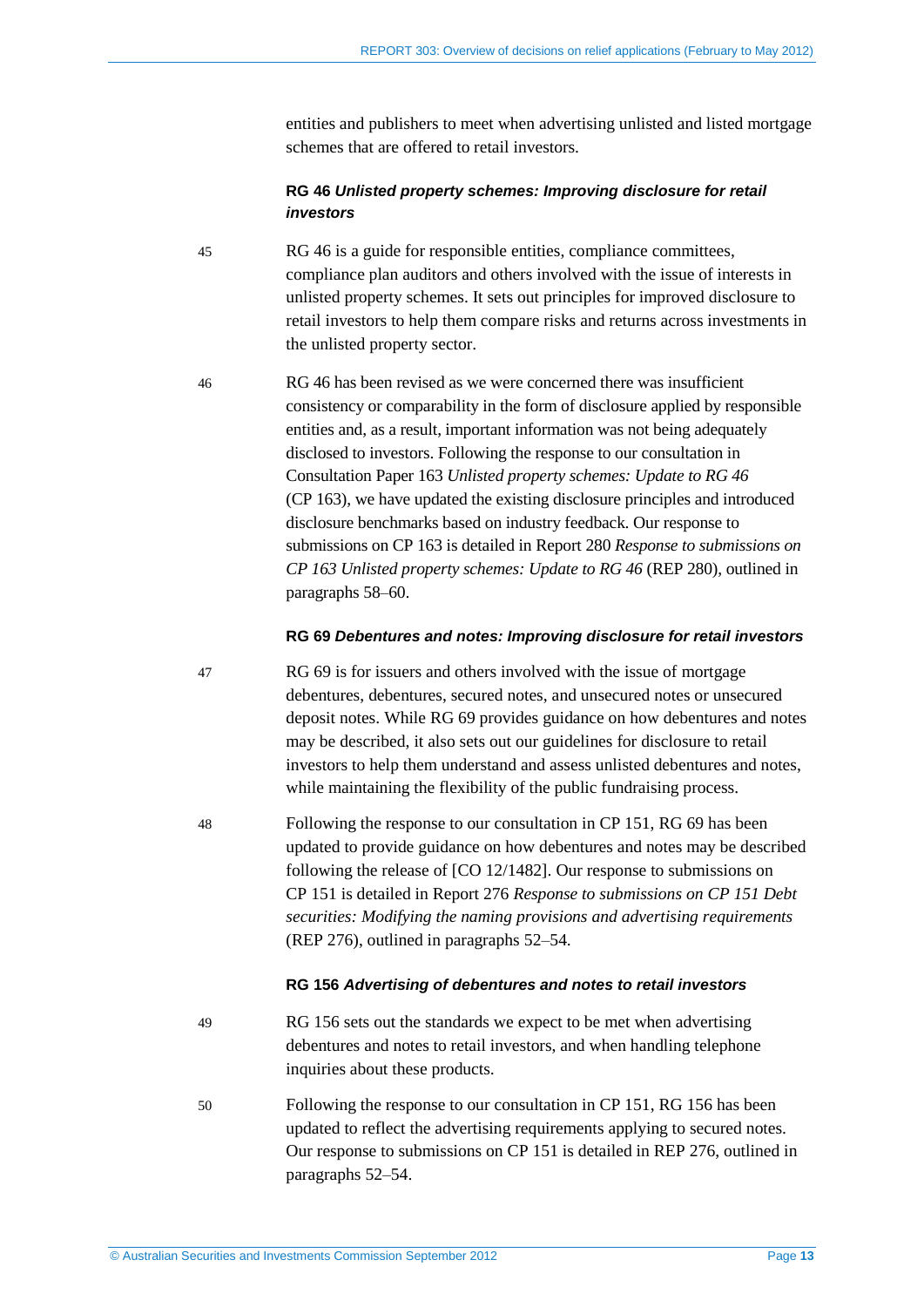### **RG 234** *Advertising financial products and advice services: Good practice guidance*

51 Following the response to our consultation in Consultation Paper 167 *Advertising financial products and advice services* (CP 167), we issued RG 234 for promoters of financial products and financial advice services, and publishers of advertising for these products and services. RG 234 contains good practice guidance to help promoters comply with their legal obligations not to make false or misleading statements or engage in misleading or deceptive conduct. Our response to submissions on CP 167 is detailed in Report 278 *Response to submissions on CP 167 Advertising financial products and advice services* (REP 278), outlined in paragraphs [55](#page-13-2)[–56.](#page-14-1)

### **Reports**

### **REP 276** *Response to submissions on CP 151 Debt securities: Modifying the naming provisions and advertising requirements*

- <span id="page-13-0"></span>52 REP 276 highlights the key issues that arose out of the submissions received on CP 151*.* In CP 151, we sought feedback on:
	- a proposed modification of the debenture provisions of s283BH of the Corporations Act to introduce a new category, 'notes', for certain debt securities that must currently be described as 'unsecured notes'; and
	- a proposal to revise our advertising standards in RG 156 and RG 45 relating to the standard concerning investors losing some or all of their principal investment.
- 53 We received 12 responses to CP 151 from relevant industry bodies, law firms and consumer groups. Overall, responses were supportive of the objectives behind the proposals in CP 151, although in some instances respondents asked ASIC to consider alternative proposals to achieve the same objective.
- <span id="page-13-1"></span>54 The most contentious issues raised by respondents related to:
	- our proposal to modify the debenture naming requirements, and whether we should allow the use of the term 'secured notes', instead of the terms 'notes' or 'debentures'; and
	- our proposal to revise the debt instrument advertising standards, and what alternative standard would achieve an appropriate outcome.

### **REP 278** *Response to submissions on CP 167 Advertising financial products and advice services*

<span id="page-13-2"></span>55 REP 278 highlights the key issues that arose out of the submissions received on CP 167 and details our responses in relation to those issues. The matters we sought feedback on in CP 167 included: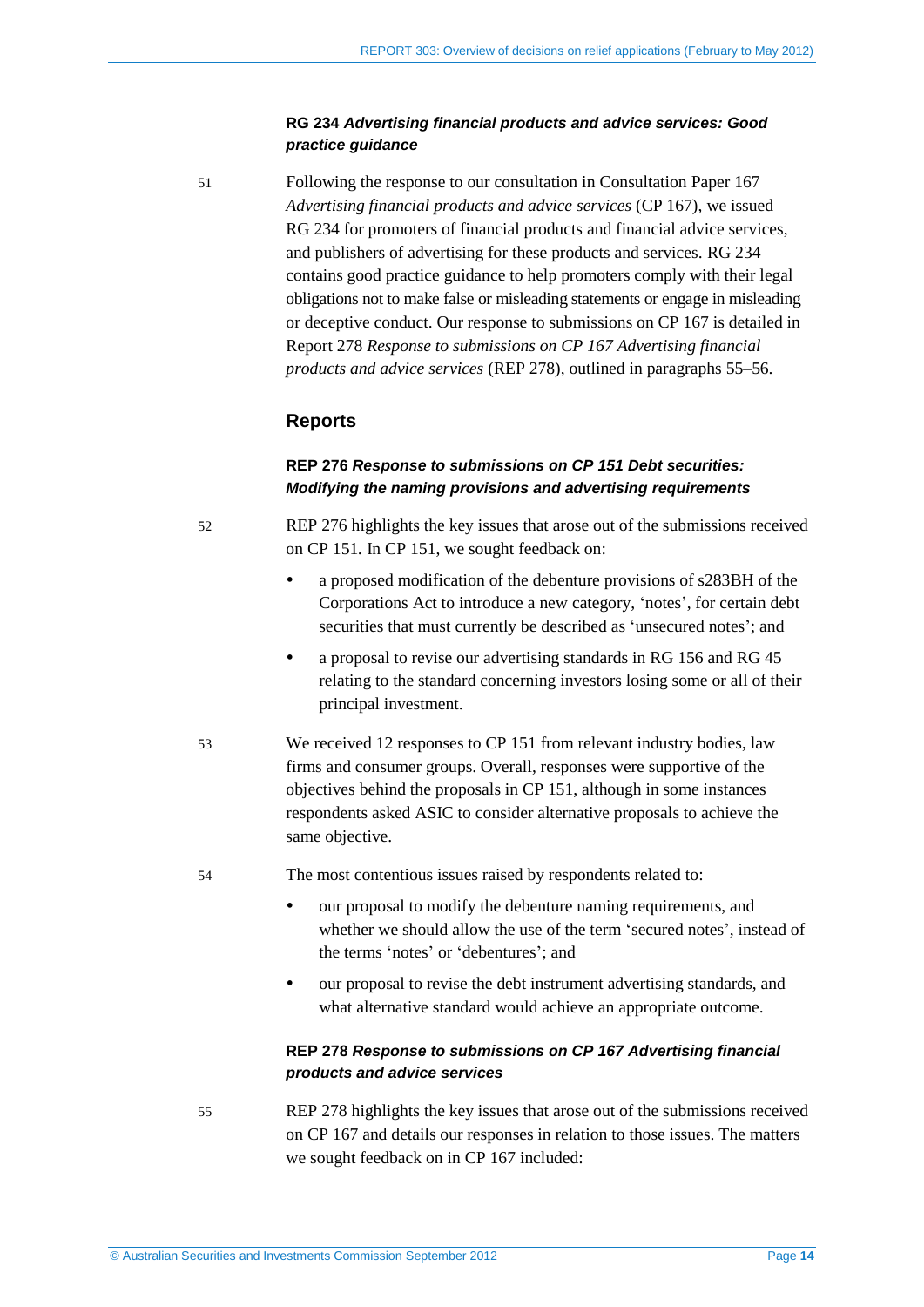- our proposal to apply the proposed guidance to publishers as well as promoters of financial products and financial advice services, to all types of financial products, and to both general and financial product advice;
- the key issues to be addressed in our guidance;
- our proposals about guidance in relation to specific advertising content; and
- our proposals to apply our guidance to advertising communicated through any medium.
- <span id="page-14-1"></span>56 We received 37 submissions from financial services providers and industry associations, law firms, consumer groups, and media, advertising and publishing stakeholders. Generally, respondents were supportive of the need for guidance in relation to misleading or deceptive advertising of financial products and advice services. However, some concerns were raised with particular aspects of the proposed guidance, and we revised our guidance to take many of these into account.
- 57 The main issues raised by respondents related to:
	- the purpose of our proposed guidance;
	- the relationship between advertising and disclosure;
	- scalability;
	- the application of our proposed guidance to publishers:
	- the audience;
	- ratings;
	- media-specific issues; and
	- internet advertising.

### **REP 280** *Response to submissions on CP 163 Unlisted property schemes: Update to RG 46*

<span id="page-14-0"></span>

58 REP 280 highlights the key issues that arose out of the submissions received on CP 163 and details our response to those issues. The matters we sought feedback on in CP 163 included:

- whether we had identified the relevant disclosure benchmarks for areas of potential risk for retail investors investing in unlisted property schemes;
- our proposal for the commencement date for responsible entities to disclose against these benchmarks to be 1 July 2012;
- specific additional information that should be disclosed in relation to the benchmarks; and
- revised guidance about 'clear, concise and effective disclosure'.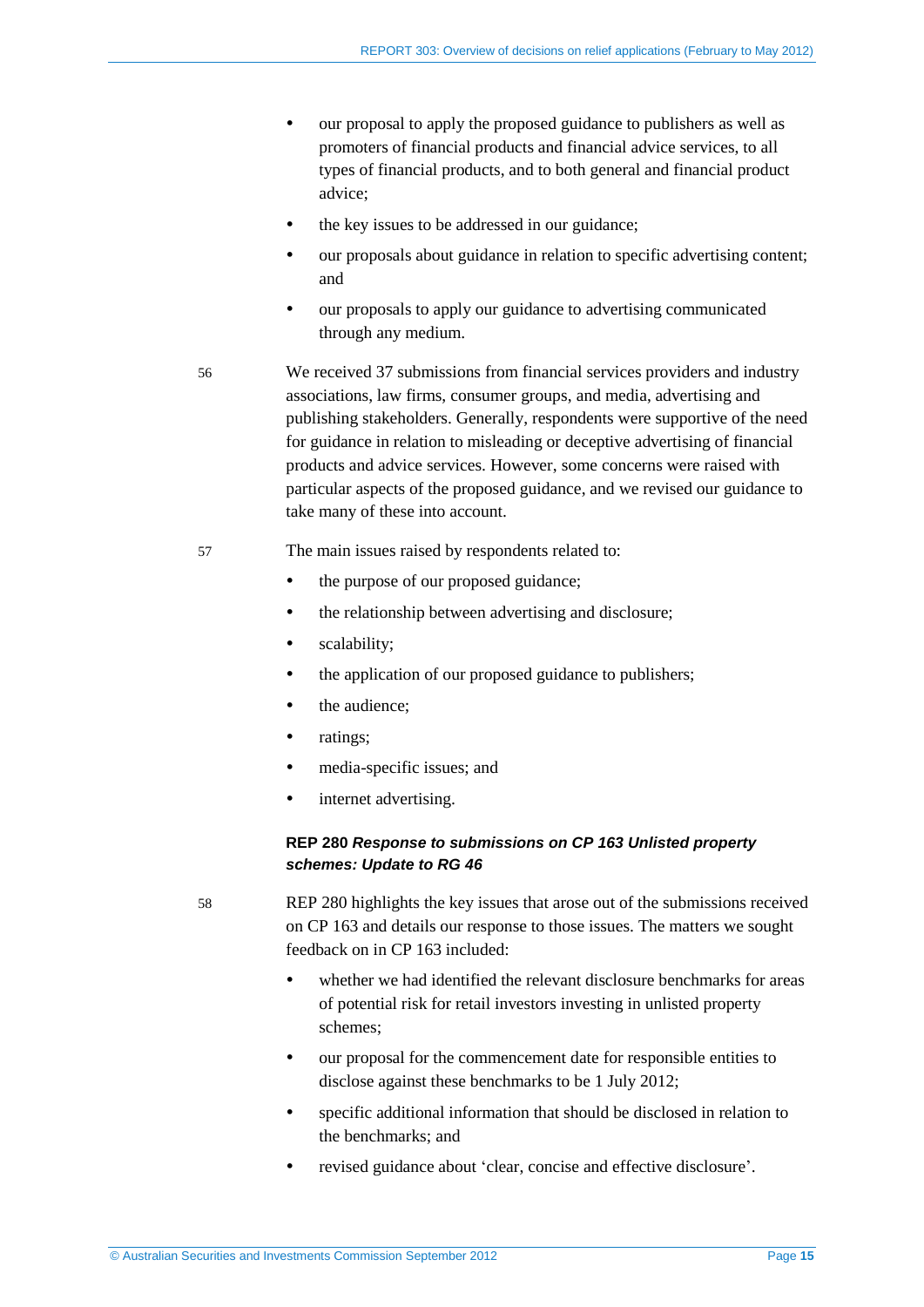#### 59 We received 11 responses to CP 163, in which the main issues raised related to:

- the timing of implementation;
- for the gearing ratio and the interest cover ratio, reference to individual assets;
- distributions and the definition of realised income;
- what is considered a development and/or construction scheme; and
- the need for further guidance on clear, concise and effective disclosure.
- <span id="page-15-0"></span>60 REP 280 outlines how we took these issues raised in consultation into account in our update to RG 46.

### **REP 285** *Response to submissions on CP 141 Mortgage schemes: Strengthening the disclosure benchmarks*

61 REP 285 highlights the key issues that arose out of the submissions received on Consultation Paper 141 *Mortgage schemes: Strengthening the disclosure benchmarks* (CP 141) and details our responses to those issues. The matters we sought feedback on in CP 141 included:

- our proposals to revise our disclosure benchmarks for responsible entities of unlisted disclosure schemes by specifying additional information responsible entities should provide in relation to each benchmark;
- our proposals to provide additional guidance on compliance with the 'if not, why not' benchmarks; and
- our proposal to clarify what disclosures are required from feeder funds.
- 62 We received eight written responses to CP 141 from a variety of sources, including responsible entities of mortgage schemes, a consumer agency, an investor ratings provider, an industry body and law firms representing responsible entities of mortgage schemes. The main issues raised by respondents related to:
	- whether the benchmarks should be updated;
	- whether the 12-month estimates were useful, given that they rely on assumptions outside the responsible entity's control—other submissions sought clarification on disclosure of the estimates and expressed concerns about director liability;
	- whether the introduction of an 'as is' basis for the valuation of property development loans was inconsistent with industry norms and would be inappropriate and costly for property development;
	- the inconsistency between the definition of a 'liquid' scheme in the Corporations Act and our proposed Benchmark 8 on withdrawal arrangements; and
	- difficulties faced by feeder funds in obtaining disclosure from the underlying funds when the responsible entities are unrelated.
- 63 Following the consultation process, we consider that a case remains for updating the benchmarks and creating additional disclosure principles.

© Australian Securities and Investments Commission September 2012 Page **16**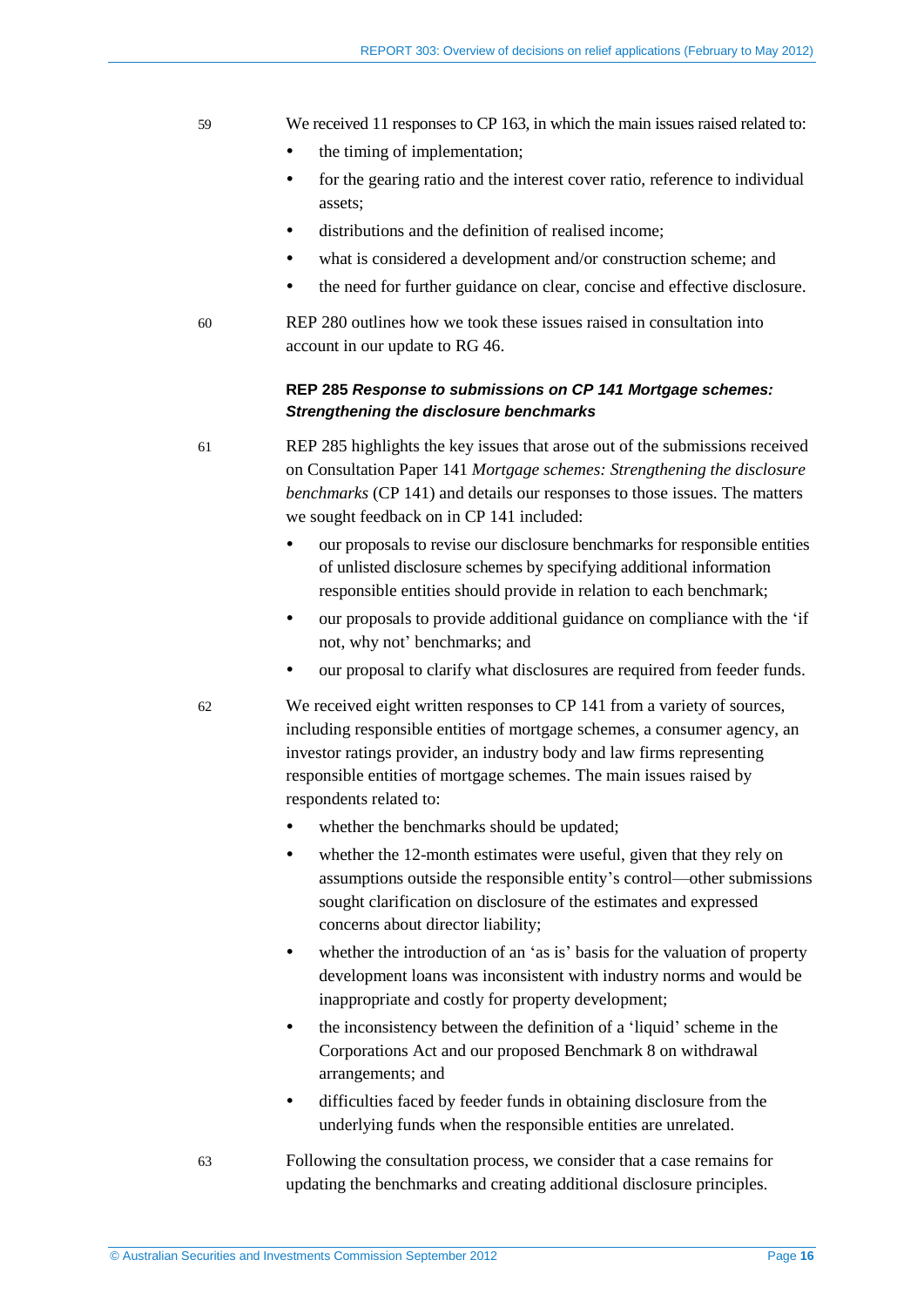# <span id="page-16-2"></span><span id="page-16-0"></span>**C Managed investment relief**

#### **Key points**

This section sets out some of the circumstances in which we have granted relief in relation to managed investment schemes, including relief under s601QA from the provisions of Ch 5C. It also outlines the publications we issued which relate to managed investment relief.

# <span id="page-16-4"></span><span id="page-16-3"></span><span id="page-16-1"></span>**Relief for registered schemes**

### **Relief to facilitate the operation of an escrow account**

- 64 We granted relief from Ch 5C and certain provisions of Ch 7 for the operation of an escrow arrangement, which formed part of the structure of a trust scheme. It was considered that the escrow arrangement may meet the requirements for a managed investment scheme under the Corporations Act. As a result, the arrangement would be required to be registered under Ch 5C. An AFS licence would also be required for the provision of financial services associated with the operation of the escrow arrangement and the financial product disclosure required to be provided.
- 65 Relief was granted on the basis that the regulatory detriment was considered to be outweighed by the commercial benefit to the parties.

# **Relief from s601KB to allow 'in-specie' withdrawal from an illiquid trust**

- 66 We granted relief from s601KB of the Corporations Act to facilitate withdrawal offers involving payments in the form of interests in another registered scheme.
- 67 The transaction involved setting up a new registered scheme for the purpose of facilitating withdrawal offers in two related registered schemes. The illiquid assets of the two related schemes would be transferred into the new scheme in exchange for interests in that scheme. Redemptions from the two related schemes would then be paid in cash and interests in the new (illiquid) registered scheme. The new scheme's investment objective was to achieve an orderly realisation of its assets within five years from commencement.
- 68 In granting relief we considered whether the scheme investors would still have the protection intended by Parliament, including the relevant protections under Ch 5C.6 of the Corporations Act. We also considered the commercial benefits to the parties to the scheme: see Regulatory Guide 136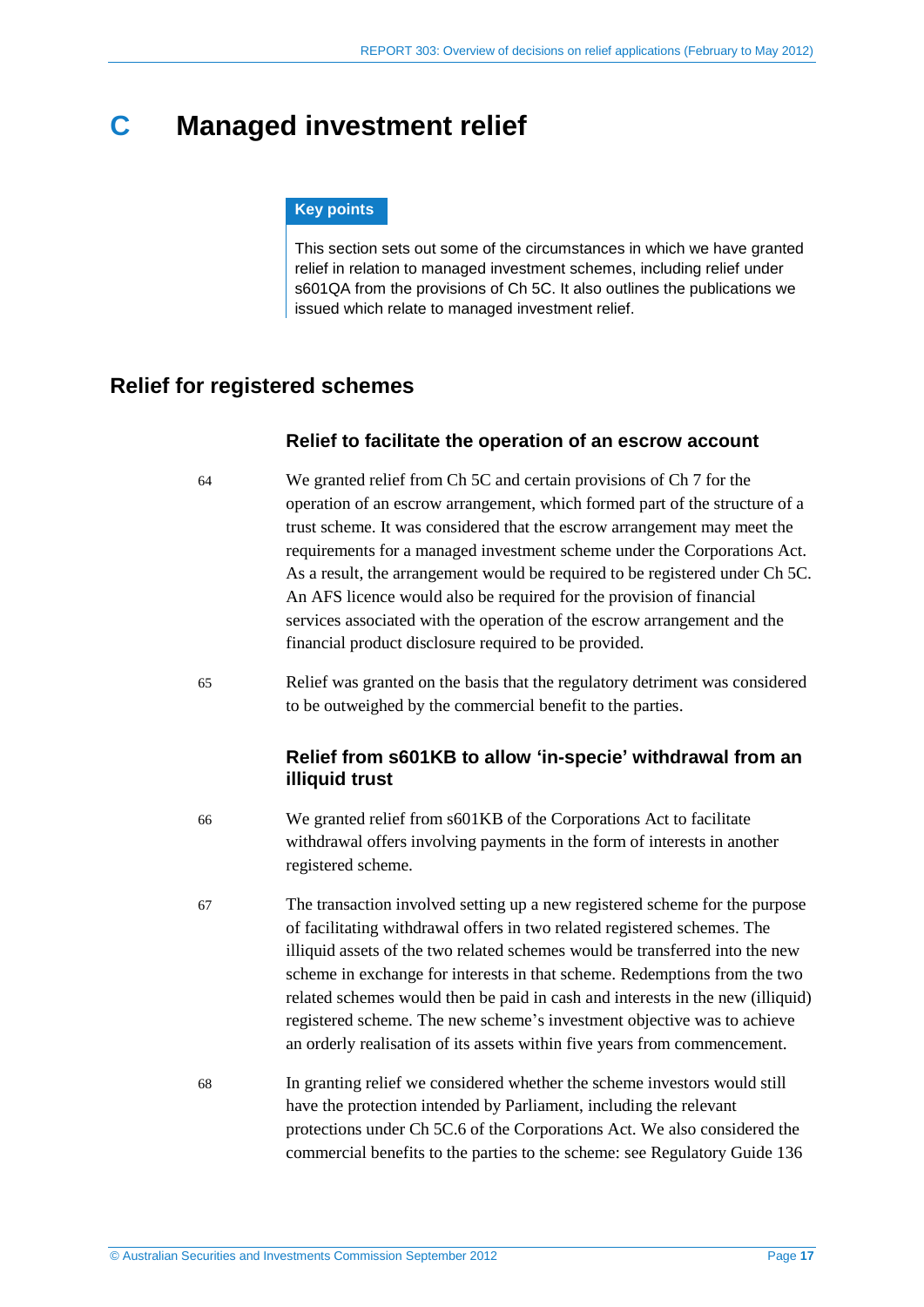<span id="page-17-0"></span>*Managed investments: Discretionary powers and closely related schemes*  (RG 136) at RG 136.12.

69 We also considered the effect of relief on the particular situation in which it would operate, and we raised concerns regarding possible conflicts in the responsible entity's ability to discharge its obligations to act in the best interests of the funds' existing and new members.

70 Accordingly, we granted relief subject to the conditions that:

- no interests in the new registered scheme would be issued other than to the two related schemes in return for the illiquid assets (i.e. no new investors would be accepted);
- all available cash would be distributed to investors; and
- the new scheme would be wound up in five years.

## **Refused relief from the financial resource requirements under s912AA(5)(a)(iii) (as notionally inserted by Class Order [CO 11/1140]** *Financial requirements for responsible entities***)**

- 71 We refused an application for an exemption from s912AA(5)(a) (as notionally inserted by [CO 11/1140]), which imposes revised minimum standards on all responsible entities to have available adequate financial resources to provide the financial services covered under their AFS licence (financial resource requirements). Relief was sought by a responsible entity that was authorised to operate managed investment schemes. The responsible entity was operating a dormant managed investment scheme, and did not derive revenue from acting as a responsible entity.
- 72 Relief was refused because the financial resource requirements apply to AFS licensees as a consequence of being authorised to operate managed investment schemes. We considered that to grant relief solely because the AFS licensee is operating a dormant managed investment scheme would be inconsistent with the intention of Parliament that the financial resource requirements apply to AFS licensees at all times.
- 73 We will also not generally give relief when there is a lawful and effective way of doing a thing without relief: see Regulatory Guide 51 *Applications for relief* (RG 51) at RG 51.55. We were not satisfied that the applicant had demonstrated that the alternatives available to it were unduly burdensome.
- 74 Accordingly, we considered the applicant failed to demonstrate that granting relief would result in a net regulatory benefit or that the regulatory detriment that would flow from such a relief would be minimal and clearly outweighed by a significant commercial benefit.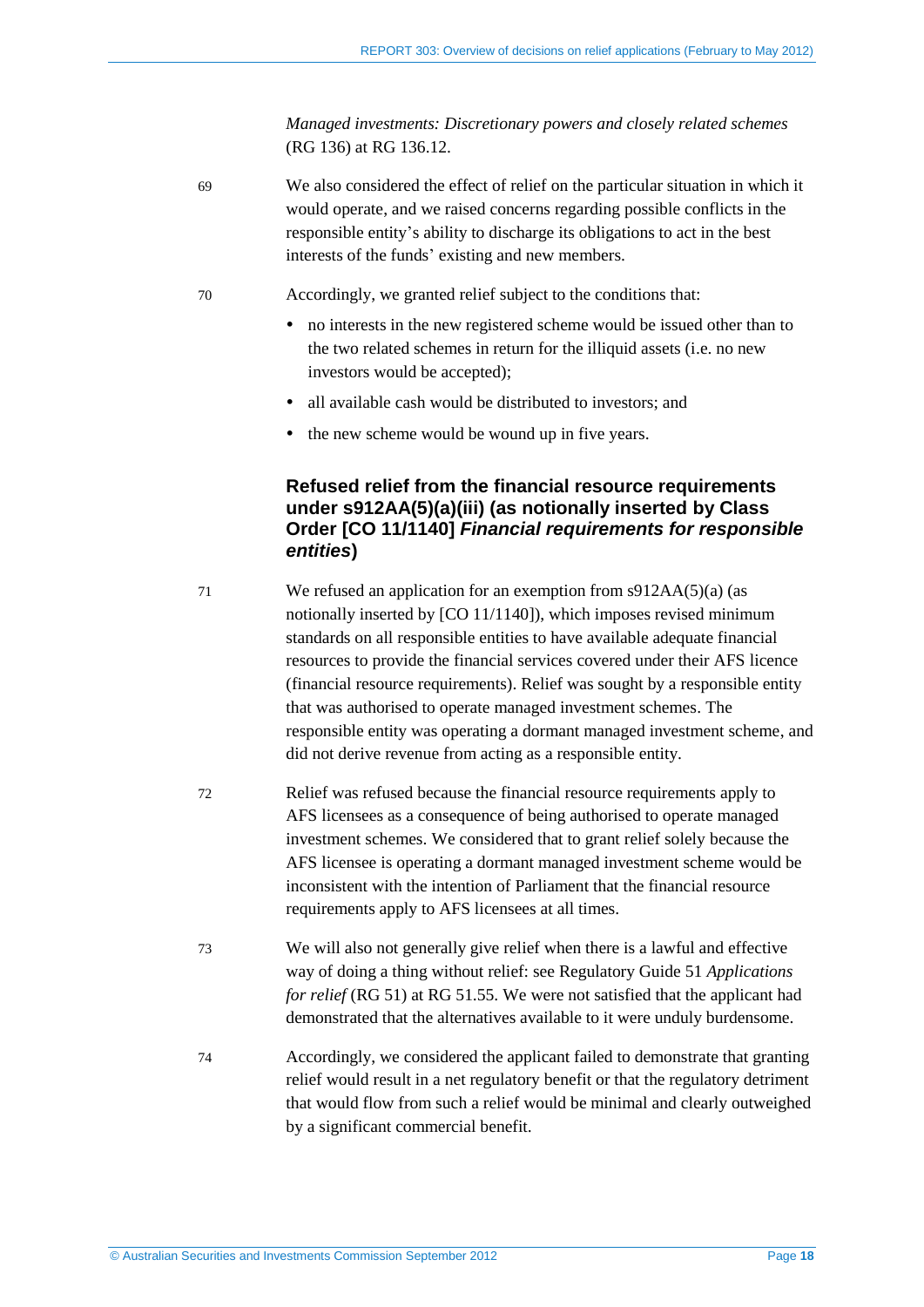# <span id="page-18-2"></span><span id="page-18-0"></span>**Underwriting**

# **Relief from the related party underwriting requirements under Class Order [CO 05/26]** *Constitutional provisions about the consideration to acquire interests*

- <span id="page-18-3"></span>75 We granted relief modifying s601GAA(12A) (as notionally inserted into the Corporations Act by [CO 05/26]) for the responsible entity of a registered scheme forming part of a listed stapled group. The relief allowed the responsible entity to determine the issue price of stapled securities for a rights issue underwritten by the responsible entity's associate, which did not hold an AFS licence.
- 76 The listed stapled group undertook a pro-rata renounceable rights issue to raise \$15 million to acquire the assets and hotel operating business of its largest tenant and for working capital purposes.
- 77 The responsible entity could not rely on [CO 05/26] as the associate underwriter did not hold an AFS licence. As such, relief was required to enable the stapled securities issued under the rights issue to be offered at a 20% discount to the amount that would otherwise apply under the constitution of the registered scheme.
- <span id="page-18-4"></span>78 We granted relief in these particular circumstances because:
	- the responsible entity sought, and members approved, the associate's underwriting of the rights issue under item 7 of s611. In addition, the material terms of the underwriting agreement and its potential impact on control of the listed stapled group was disclosed to members; and
	- the associate of the responsible entity had not previously underwritten an issue of financial products in Australia and was not seeking to pursue any future underwriting mandates.

# <span id="page-18-1"></span>**Deregistration**

# **Relief from certain compliance obligations for a registered scheme**

- 79 We granted relief from Pts 5C.4 and 5C.5 (except s601JF and 601JG) for the period from an application for deregistration of a registered scheme being made to the date the notice of deregistration is given by ASIC. The relief was requested in relation to the implementation of a trust scheme.
- 80 Relief was granted for the following reasons:
	- the members of the registered scheme at the time of application for deregistration (and implementation) would all be wholesale clients, that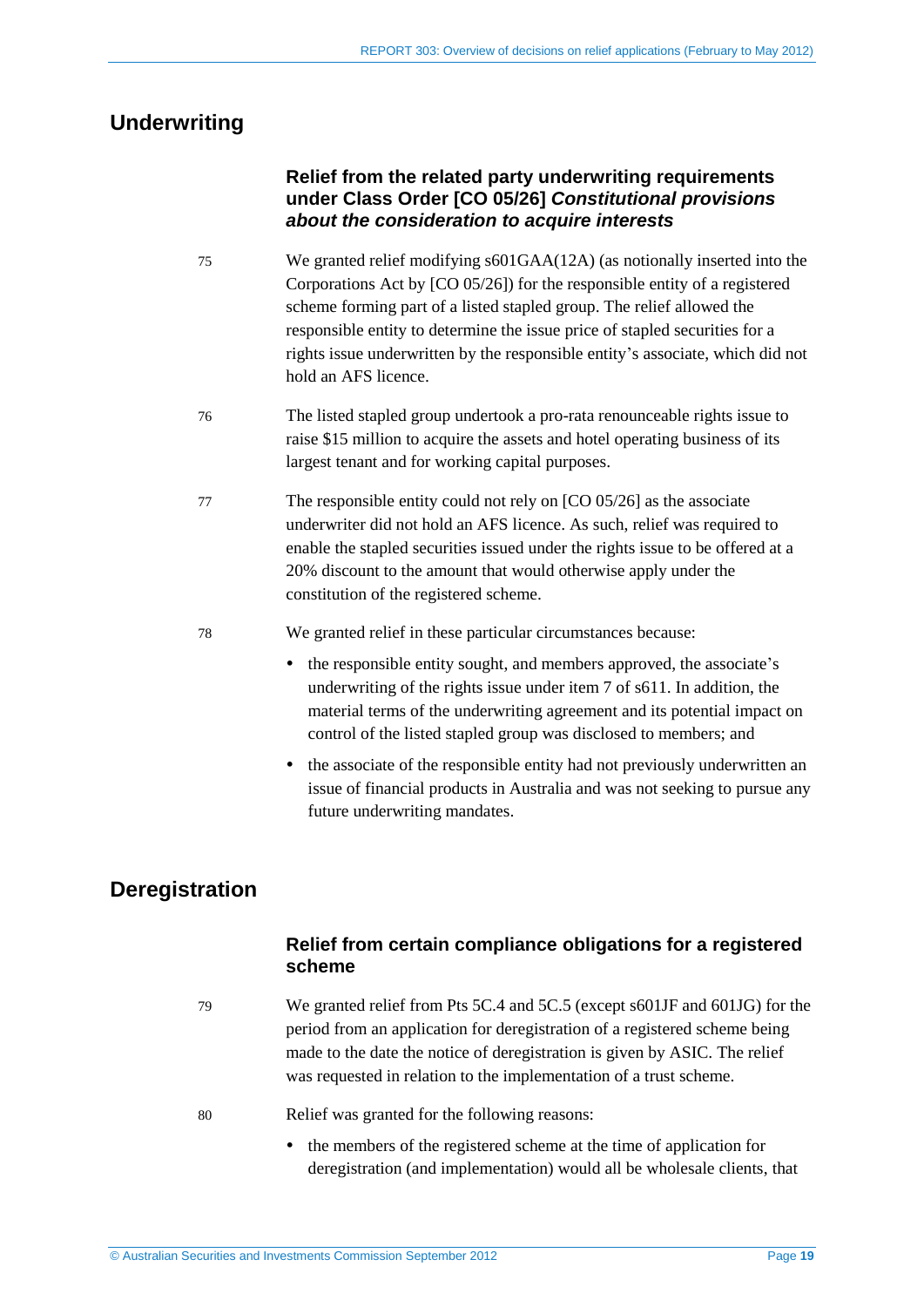<span id="page-19-1"></span>this was not intended to change, and was unlikely to change until deregistration of the scheme;

- compliance with the requirements of Pts 5C.4 and 5C.5 was considered to be disproportionately burdensome in the circumstances; and
- relief was not considered to compromise the protection intended by Parliament under Pts 5C.4 and 5C.5.
- 81 Relief was consistent with our policy stated in RG 136.

# <span id="page-19-0"></span>**Replacement of responsible entity**

### **Withdrawal of application for relief to enable replacement of responsible entity without a members' meeting**

- 82 We considered an application for relief from s601FL to facilitate the retirement of the responsible entity of a registered IDPS and replace it with another responsible entity without holding a members' meeting under s601FL.
- 83 Section 601FL requires the members of a registered scheme to pass an extraordinary resolution (i.e. a resolution that is passed by at least 50% of the total votes cast by members entitled to vote on the resolution) to change the responsible entity of an unlisted scheme.
- 84 We considered the application was not within existing policy for granting relief because:
	- the current and proposed responsible entity are not related bodies corporate;
	- s601FL(1) affords member protection by requiring an extraordinary resolution to change the responsible entity of a registered scheme and we were not satisfied that the responsible entity had demonstrated that it was not possible to achieve an extraordinary resolution due to insufficient or lack of interest by members in voting on the resolution; and
	- the commercial benefits that would flow from granting relief did not appear to outweigh the regulatory detriment in removing the legislative protections under s601FL(1).
- 85 Accordingly, we were minded to refuse the application, although the application was subsequently withdrawn.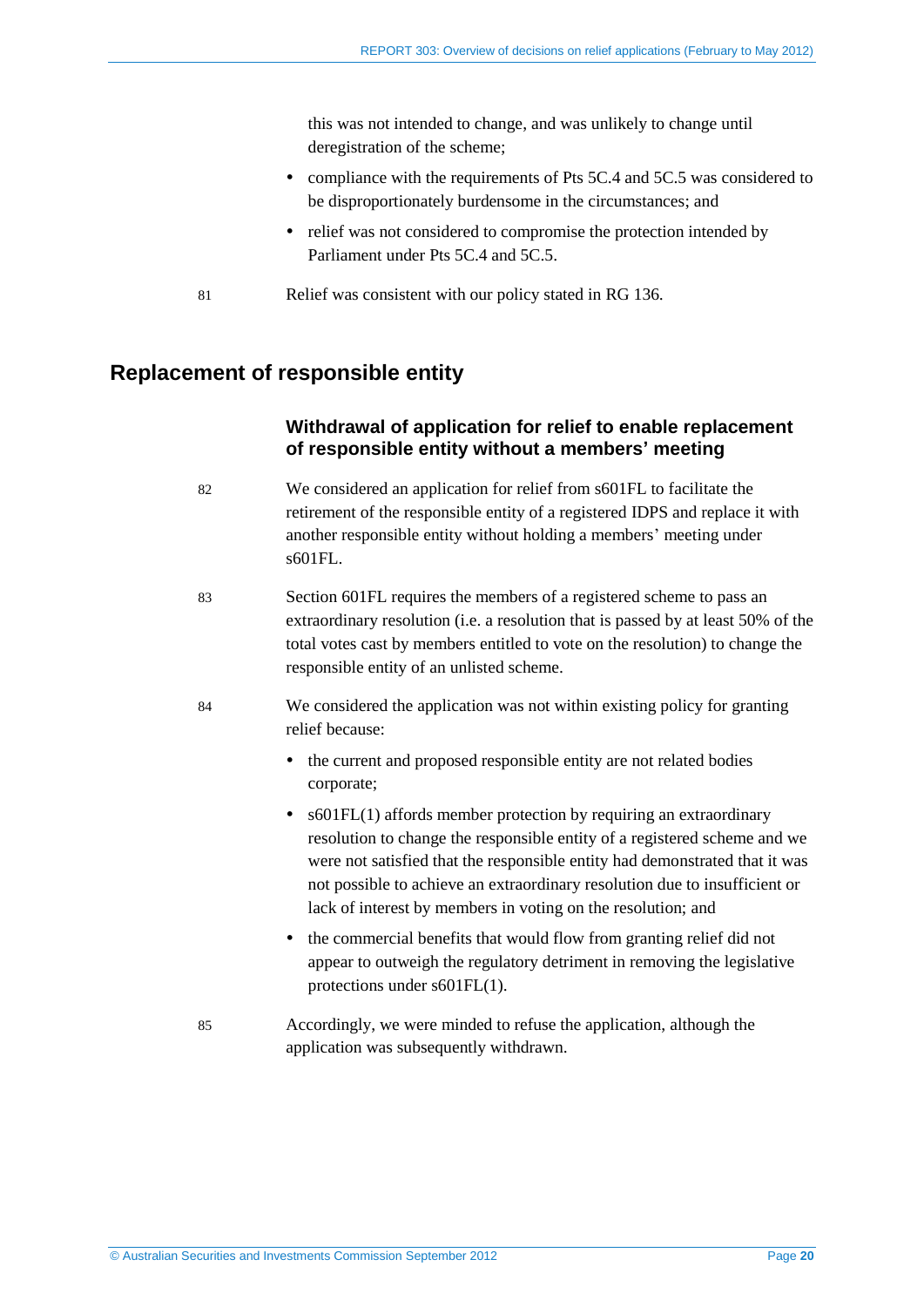# <span id="page-20-0"></span>**IDPS relief**

## **Refused relief to operate an investor director portfolio service in which discretionary trading can be conducted**

86 In the matter referred to in paragraph [34,](#page-10-2) we also refused an application for relief from Pts 7.8 and 7.9 of the Corporations Act to operate an IDPS, in the form of Class Order [CO 02/294] *Investor directed portfolio services,* with an amended definition of an IDPS to facilitate discretionary trading on behalf of investors by external investment managers. Relief was refused for the same reasons as outlined in paragraph [34.](#page-10-2)

# <span id="page-20-1"></span>**Publications**

87 We issued the following publications in relation to managed investment relief during the period of this report.

# **Class orders**

## **Class Order [CO 12/158]** *Variation of Class Order [CO 10/333] Funded representative proceedings and funded proof of debt arrangements*

- 88 [CO 12/158] further enables the temporary operation of a litigation funding scheme and a proof of debt funding scheme that is characterised as a managed investment scheme under the Corporations Act without compliance with the requirements of the Act until 30 September 2012.
- 89 [CO 12/158] also extends the transitional relief from the requirements in the Corporations Act for a litigation funding arrangement and a proof of debt funding arrangement that is otherwise characterised as a financial product until 30 September 2012.
- 90 This is to allow additional time for the Australian Government to implement the legislative reform for litigation funding schemes and proof of debt schemes.

### **Class Order [CO 12/415]** *In-use notices for employer sponsored superannuation*

91 [CO 12/415] has substantially the same operative effect as the original Class Order [CO 04/1030] *In-use notices for employer sponsored superannuation*. [CO 12/415] provides an alternative to lodging multiple in-use notices under s1015D(2) of the Corporations Act for certain standard employer-sponsored superannuation funds. It remains open to responsible persons not wishing to utilise the class order to notify ASIC under the existing in-use provisions.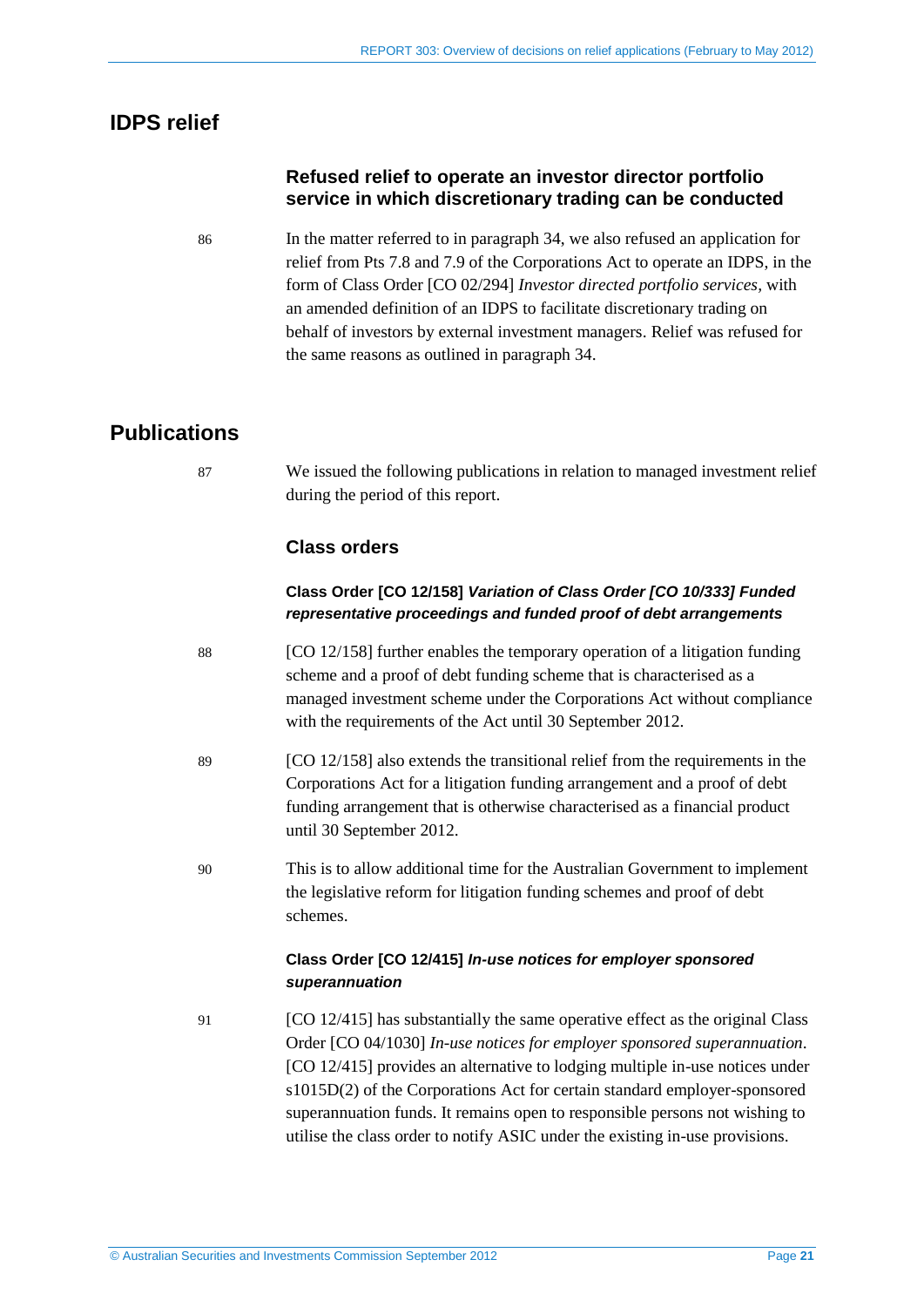- 92 The class order permits the lodgement of a single in-use notice in relation to the common part used by each PDS for standard employer-sponsored superannuation products. Issuers using this new procedure will also be required to provide ASIC with a list of those superannuation products that have used that common part. This list must be updated on a monthly basis.
- 93 Instead of lodging an in-use notice with ASIC in relation to every PDS that is in use, the class order allows the lodgement of one primary notice in circumstances where a number of PDSs share the same common part.

### **Class Order [CO 12/416]** *In-use notices for employer sponsored superannuation (retrospective)* **[expired 2/5/2012]**

94 [CO 12/416] retrospectively reinstates the effect of [CO 04/1030] from the date it became unenforceable (1 October 2006) until the commencement of [CO 12/415].

### **Class Order [CO 12/417]** *Information in a Financial Services Guide given in a time-critical situation*

95 [CO 12/417] prospectively reinstates the effect of Class Order [CO 04/1055] *Information in a Financial Services Guide given in a time critical situation*. This effect is that information in an FSG given in a time-critical situation need only be up to date as at the time the earlier statement of key information was given to a retail client. In other words, an FSG given after the provision of a financial service in a time-critical case will be the same as an FSG that is given before the provision of a financial service in normal cases.

### **Class Order [CO 12/418]** *Information in a Financial Services Guide given in a time-critical situation (retrospective)* **[expired 2/5/2012]**

96 [CO 12/418] retrospectively reinstates the effect of [CO 04/1055] from the date it became unenforceable (1 October 2006) until the commencement of [CO 12/417].

### **Consultation paper**

### **CP 176** *Review of ASIC policy on platforms: Update to RG 148*

- 97 CP 176 set out our proposals for revising our guidance on platforms in RG 148 and accompanying class order relief. The proposals were based on our previous consultation with, and recent review of, the platforms sector.
- 98 CP 176 sought feedback on our proposals from:
	- platform operators, including operators of IDPSs and responsible entities of IDPS-like schemes;
	- dealer groups and their associate adviser networks;
	- industry associations,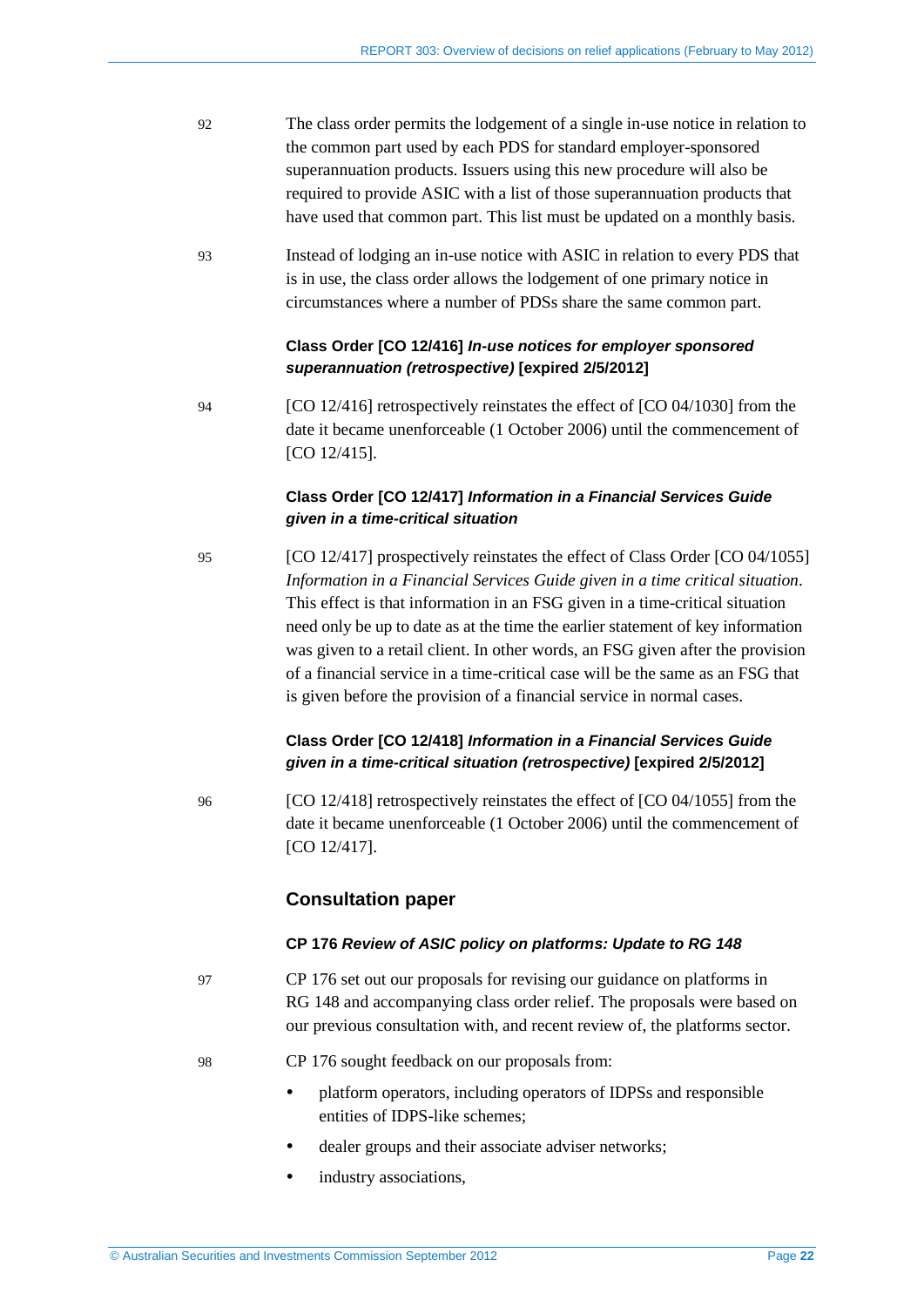- financial consumer and investor advocacy groups; and
- other interested parties, including product issuers such as fund managers, custodians and trustees of superannuation master trusts.

## **Report**

#### **REP 282** *Regulation of exchange traded funds*

- 99 REP 282 explains how exchange traded funds (ETFs) are regulated in Australia and how proposed international principles for regulating ETFs may apply in the Australian context.
- 100 REP 282 also outlines some circumstances in which we have given limited case-by-case relief on application by the responsible entity of an ETF.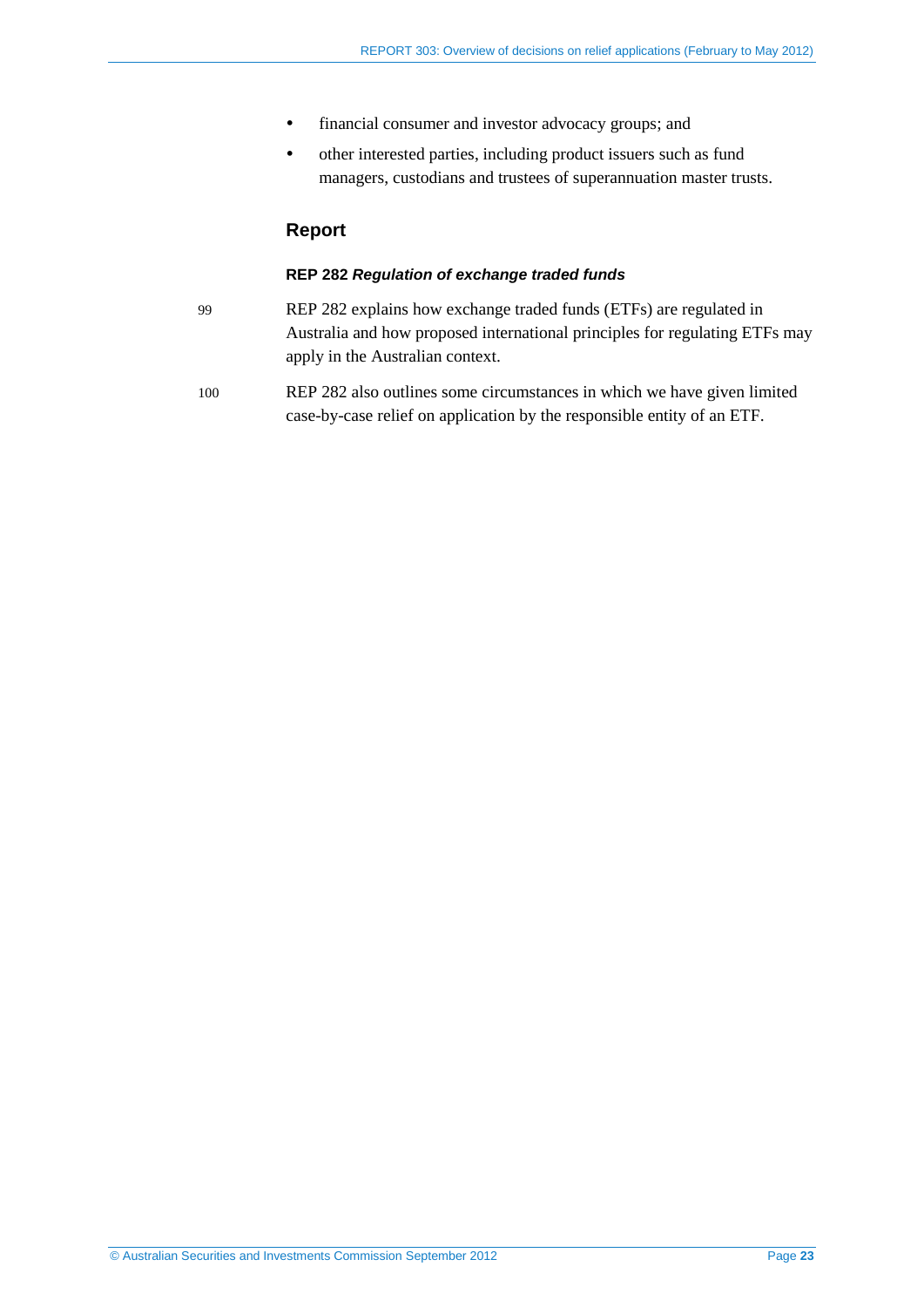# <span id="page-23-0"></span>**D Mergers and acquisitions relief**

#### **Key points**

This section outlines some of the circumstances in which we have granted or refused relief from the provisions of Chs 2J, 6, 6A and 6C under s259C, 655A, 669 and 673 respectively. It also outlines the publications we issued which relate to mergers and acquisitions relief.

# <span id="page-23-1"></span>**Buy-back relief**

### **Relief to facilitate an unusual buy-back**

<span id="page-23-2"></span>101 We provided relief to an ASX-listed company that wished to make a noncash consideration buy-back offer to its shareholders, excluding some of its foreign shareholders. The consideration offered in the buy-back was shares in an unlisted UK company. The only shareholders who were not made an offer under the buy-back were US-based holders, who together held only 1.5% of the company's shares, and a large proportion of shareholders were based in Europe.

102 While we considered it would not be fair to the majority of shareholders if the small number of US-based shareholders could alone decide whether or not the buy-back offer would be made, we were also of the view the buyback was selective in nature as it appeared to be primarily aimed at the European shareholders of the company. Accordingly, our relief removed the selective buy-back voting restriction so that all shareholders of the company could vote on the resolution to approve the offer, but left in place the requirement for approval by special resolution.

### **Share buy-back relief for unlisted private company**

103 We granted relief to enable an unlisted private company to undertake a tender-style share buy-back without having to seek shareholder approval at a meeting under s257D(1). Relief was granted because we were satisfied that shareholders had enough information to assess the value of their shareholdings before tendering their shares—in this case, the company had provided quarterly valuations on a net tangible asset basis to its shareholders over the last 10 years.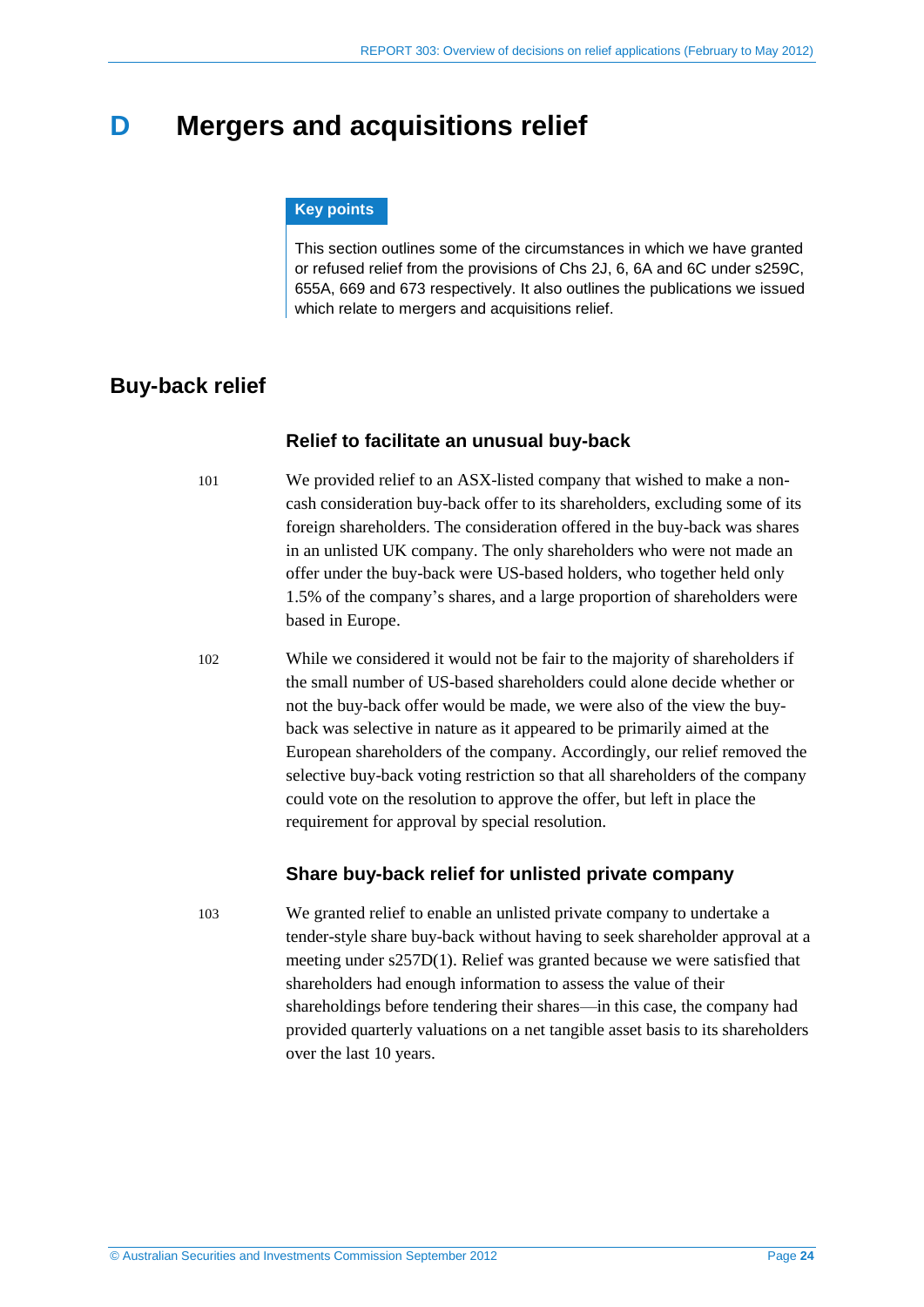# <span id="page-24-2"></span><span id="page-24-0"></span>**Relevant interest**

### **Acquisition of relevant interest in securities through offers of unlisted instalment warrants**

104 We granted relief to modify s609 for two entities that had mechanical roles in the offer of unlisted instalment warrants over ASX-listed securities so that neither would obtain a relevant interest in those securities. Relief was provided to an entity that was both instalment issuer and creditor, which had limited power to dispose of the interests in order to enforce the terms of the trust or in the case of default. Relief was also provided to the security trustee, which held legal title but was not a bare trustee. In both cases the relief was granted on the basis of the analogous relief we provide to warrant issuers and trustees in relation to listed warrants in Class Order [CO 02/925] *Call warrant takeovers relief* and Class Order [CO 02/927] *Warrant trustee takeovers relief*—namely, the limited nature of the power and the immateriality of the information that disclosure would provide to the market as described in Regulatory Guide 143 *Takeovers provisions: Warrants* (RG 143).

# <span id="page-24-1"></span>**Publications**

105 We issued the following publications in relation to mergers and acquisitions relief and self-acquisition relief during the period of this report.

# **Regulatory guides**

### **RG 71** *Downstream acquisitions*

- 106 Following our consultation in Consultation Paper 170 *Downstream acquisitions: Update to RG 71* (CP 170), we updated our guidance on when we will grant relief to permit a downstream acquisition that does not satisfy the exemption in item 14 of s611 (item 14) of the Corporations Act). Our response to submissions on CP 170 is detailed in Report 286 *Response to submissions on CP 170 Downstream acquisitions: Update to RG 71* (REP 286), outlined in paragraphs [114](#page-26-0)[–116.](#page-26-1)
- 107 Before this update, RG 71 was drafted to reflect the predecessor provision to item 14, which was more limited than the current exemption in item 14. However, the principles relevant to when we will grant relief to permit a downstream acquisition that does not satisfy the exemption in item 14 have not significantly changed in the intervening period.

### **RG 233** *Indirect self-acquisition: Relief for investment funds*

108 Following our consultation in Consultation Paper 137 *Indirect selfacquisition by investment funds: Further consultation* (CP 137) and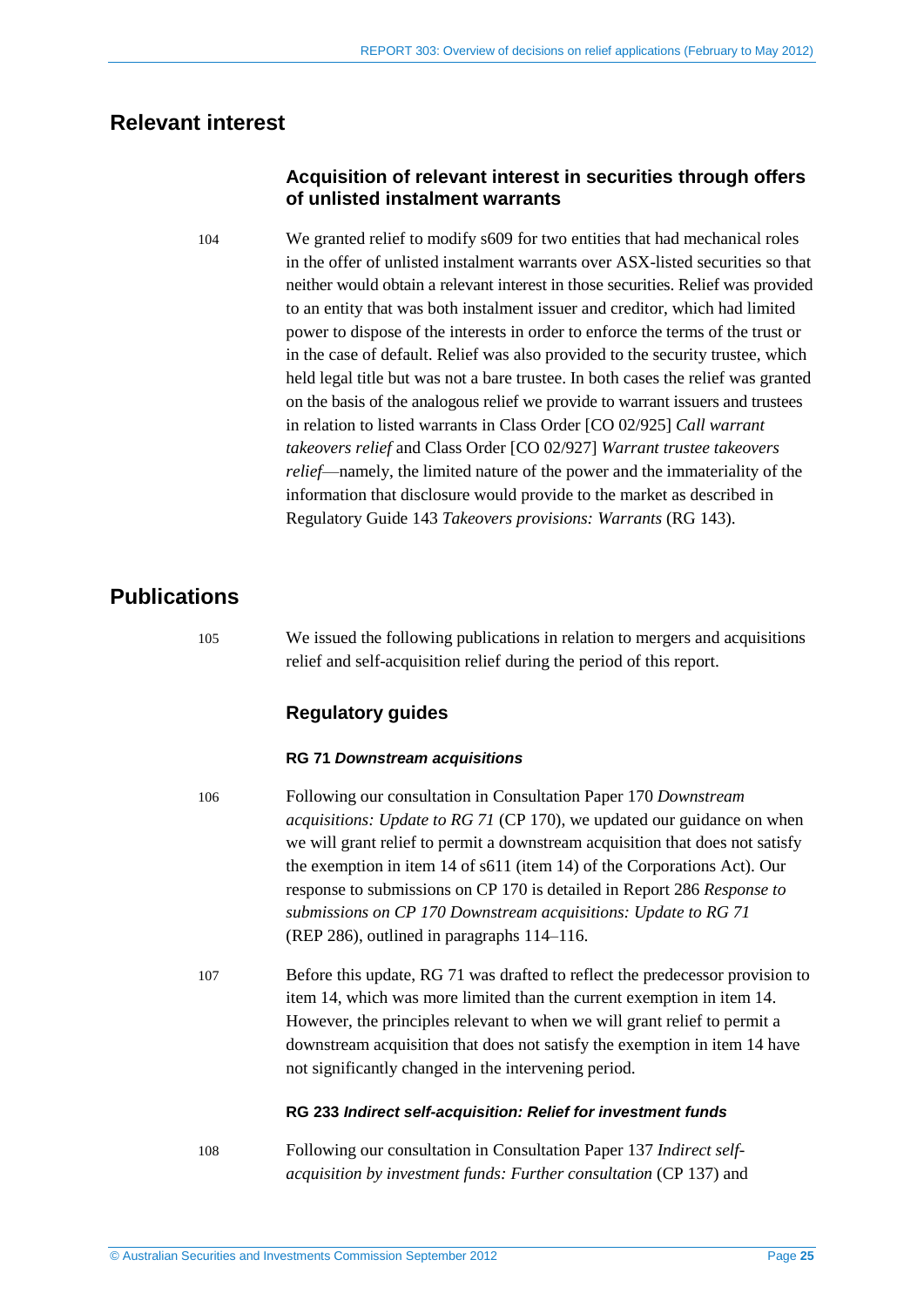Consultation Paper 162 *Indirect self-acquisition by investment funds— Employee share schemes* (CP 162), we issued RG 233 in relation to indirect self-acquisitions by investment funds, similar entities and controlled entities of listed companies engaged in index arbitrage and client-driven activities involving baskets of securities. Our response to submissions on CP 137 and CP 162 is detailed in Report 275 *Response to submissions on CP 137 Indirect self-acquisition by investment funds: Further consultation and CP 162 Indirect self-acquisition by investment funds—Employee share schemes* (REP 275), outlined in paragraphs [110–](#page-25-0)[111.](#page-25-1)

109 RG 233 explains the conditional relief we may grant under s259C(2) from the indirect self-acquisition provisions in s259C for these entities.

### **Reports**

### **REP 275** *Response to submissions on CP 137 Indirect self-acquisition by investment funds: Further consultation and CP 162 Indirect selfacquisition by investment funds—Employee share schemes*

- <span id="page-25-0"></span>110 REP 275 highlights the key issues that arose out of the submissions received on CP 137 and CP 162, and details our responses to those issues.
- <span id="page-25-1"></span>111 CP 137 sought feedback on our proposals relating to:
	- sunsetting case-by-case relief;
	- controlled trustees and responsible entities:
	- investment-linked statutory funds and related managed investment schemes;
	- index arbitrage; and
	- disclosure of interests in the company's shares by its controlled entities.
- 112 CP 162 sought feedback on our proposals relating to:
	- the formulation of a standard relief condition outlined in Consultation Paper 1 *Indirect self acquisition by investment funds* (CP 1); and
	- the treatment of interests acquired by the company or its controlled entities under employee share schemes.

113 We received seven written submissions in response to CP 137, and three written submissions in response to CP 162. After considering these submissions, we decided that we will generally grant case-by-case relief from s259C for investment funds and similar entities without a sunset clause. We also decided that we will not impose an additional condition on the level of holdings in the investment fund by controlled entities, and amended the method of calculating the limit of the controller's voting shares which controlled entities may exercise control over.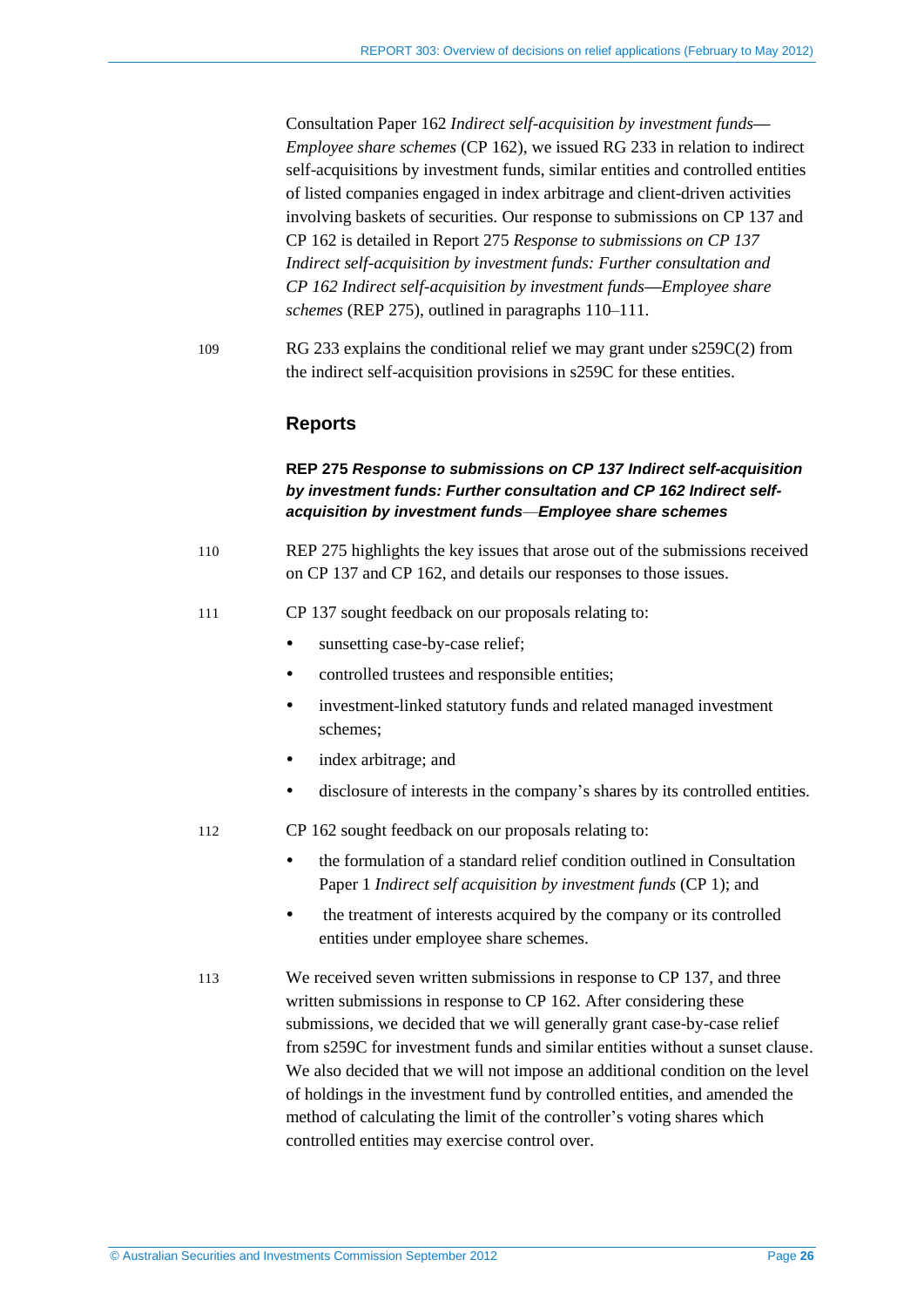### **REP 286** *Response to submissions on CP 170 Downstream acquisitions: Update to RG 71*

- <span id="page-26-0"></span>114 REP 286 highlights the key issues that arose out of the submissions received on CP 170, which consulted on our proposals to update and revise our guidance in RG 71, and our responses to those issues.
- 115 In CP 170, we sought feedback on matters including our proposals to:
	- update our guidance on the exemption in item 16 of s611;
	- provide guidance on the factors we will take into account when granting relief, including the key concepts of 'control purpose' and 'substantial assets'; and
	- provide guidance on relief conditions, including an independent expert's valuation to determine fair value in a downstream bid, standstill and voting conditions, and a potential sell-down condition.
- <span id="page-26-1"></span>116 We received five written submissions in response to CP 170, with the main comments relating to our approach to the exemption in item 14 of s611, our relief for downstream acquisitions, the factors relevant to our decision on whether or not to grant relief, and the conditions of relief.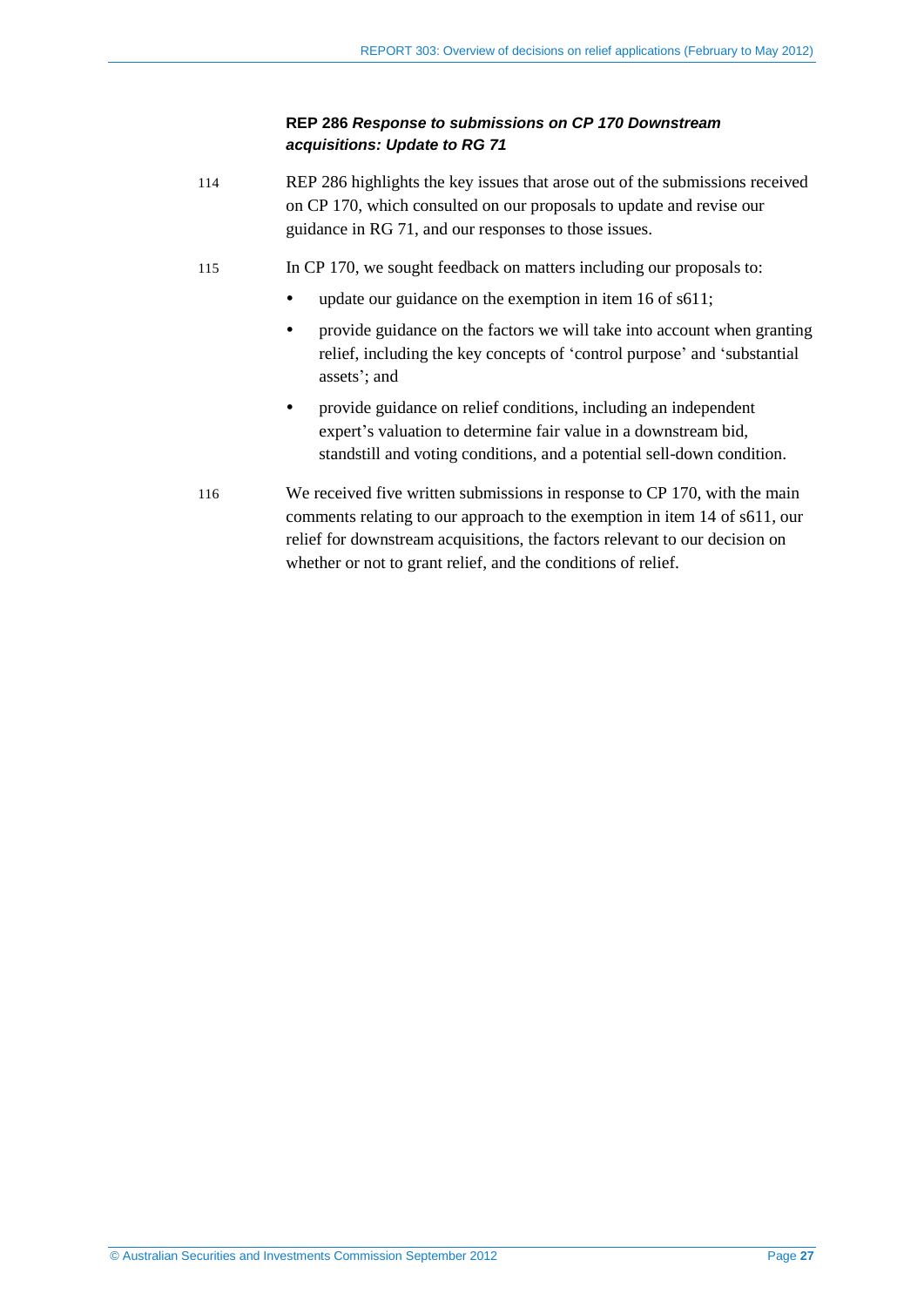# <span id="page-27-0"></span>**E Conduct relief**

#### **Key points**

This section outlines some of our decisions to grant relief from certain conduct obligations imposed by Chs 2C, 2D, 2G, 2M, 5C and 7.

# <span id="page-27-1"></span>**Financial reporting relief**

### **Relief granted from the requirement to synchronise the financial year of a controlled registered scheme**

117 We granted conditional relief from the s323D(3) requirement for a corporate group required to prepare consolidated financial statements to ensure that the financial years of all the consolidated entities are synchronised within 12 months. The corporate group held most of the interests in a registered scheme, which were acquired under a hedging contract. The companies in the corporate group had a financial year end of 31 March and the scheme had a financial year end of 30 June.

- 118 The applicants submitted that synchronisation would result in substantial costs that would outweigh any benefits that would arise from synchronisation. The applicants had taken reasonable steps to get the registered scheme to change its financial year, but synchronisation had not occurred because the applicants did not control the responsible entity of the scheme. The applicants held the interest in the scheme for hedging purposes only, had no real economic interest in the scheme and no control over the scheme's operations. The applicants were required to consolidate the scheme in the applicants' consolidated financial statements because of the broad scope of the consolidation rules under the Australian accounting standards.
- 119 We considered that relief from the synchronisation requirement should be granted because, in light of the circumstances in which the applicants were caught by the requirement to prepare consolidated financial statements in respect of the scheme, complying with the synchronisation requirement would result in unreasonable burdens. We were satisfied that the applicants had taken all reasonable steps to achieve synchronisation. Further, we considered that granting relief would be unlikely to cause detriment to any users of the accounts.
- 

120 We granted relief on the following conditions:

 the applicants prepare consolidated financial statements as if the financial year of the scheme were synchronised with the financial year of the applicants;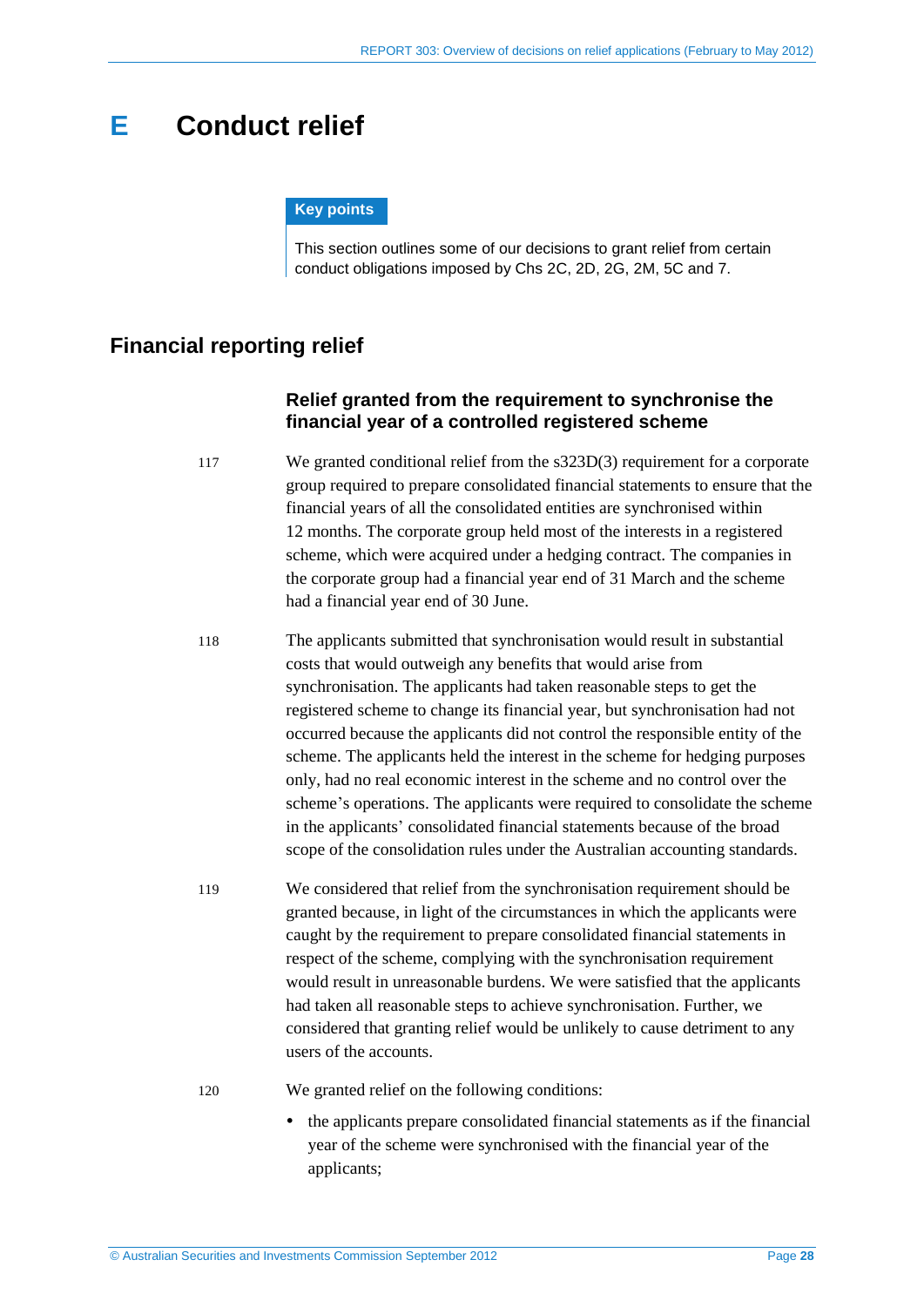- for each financial year that the applicants rely on this relief, the directors of the applicants must include a brief statement in the annual financial reports explaining the effect of the relief; and
- the applicants must not hold all of the interests in the scheme.

# <span id="page-28-0"></span>**Deeds of cross guarantee**

### **Variation of a deed of cross guarantee**

121 We granted relief based on Class Order [CO 98/1418] *Wholly-owned entities*  in circumstances where the holding company under the deed of cross guarantee proposed the disposal of 50% of the issued shares in several wholly owned group entities to form a new joint venture with a third party. Our relief enabled the joint venture subsidiaries to be released from their obligations under the deed of cross guarantee via the disposal certification and notice mechanisms in clause 4.2(c) of the deed even though:

- the temporary acquirer was an associate of the holding company; and
- the disposal was not of 100% of the holding company's interests in the subsidiaries.

122 In granting relief we considered whether the interests of creditors of the subsidiaries and of the other group companies would be adversely affected. In addition, the terms of relief required the trustee under the deed to hold the opinion that the variation would not result in a breach of its fiduciary duties to creditors.

# **Relief varying a definition in [CO 98/1418]**

123 We granted relief modifying the definition of 'wholly owned entities' in [CO 98/1418] to enable certain wholly owned entities within a corporate group to continue to be a party to an existing deed of cross guarantee with their Australian parent entity, and be relieved from the requirement to prepare and lodge audited financial statements under Ch 2M.

124 Before a recent corporate group restructure, all the entities that are party to the deed were all wholly owned by the Australian parent entity. However, as part of the restructure, the Australian parent entity had transferred its majority interest in one of its wholly owned subsidiaries to a newly established company (sister company) within the wider corporate group. As a result, a number of entities that are party to the deed ceased to be wholly owned by the Australian parent entity, which is required to prepare and lodge audited consolidated financial statements for the group of companies that are parties to the deed.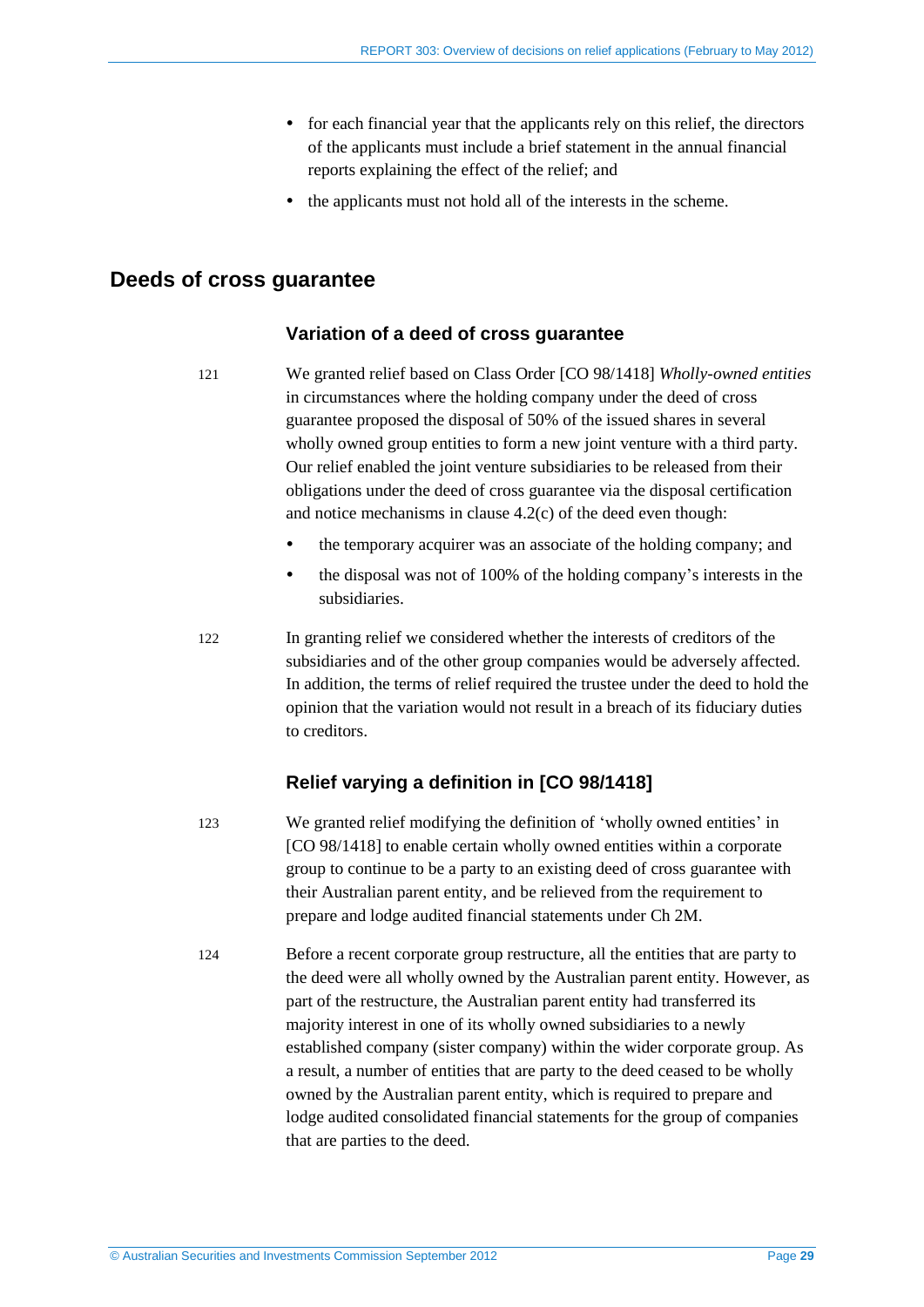#### 125 We granted conditional relief in these particular circumstances because:

- the entities that had ceased to be wholly owned by the Australian parent entity continue to be indirectly wholly owned by the overseas parent entity;
- the Australian parent entity and the sister company are wholly owned by the overseas parent entity;
- the entities that had ceased to be wholly owned by the Australian parent entity are dormant and had no external creditors and shareholders; and
- we were satisfied that the commercial benefit of granting the relief outweighed the regulatory detriment.
- 126 Relief was conditional on all the entities the subject of the relief remaining wholly owned subsidiaries of the overseas parent entity, either directly or indirectly, and remaining dormant. Relief was also conditional on the overseas parent entity and the sister company acknowledging the existence of the deed and giving an undertaking not to challenge its validity.

# <span id="page-29-0"></span>**Register of members**

# **Refused no-action letter for use of register of members by a stockbroker for soliciting**

- 127 We refused a no-action letter in relation to potential breaches of s177(1AA), which prohibits a person who is authorised under the Corporations Act to assume or use the term 'stockbroker' or 'sharebroker' from using information obtained from a company's register of members for the purpose of 'soliciting' a member of a company.
- 128 The no-action letter was sought in relation to the use of shareholder details to contact shareholders of a company for the purposes of offering them a complimentary research report prepared by the applicant. We refused the application as this practice would be directly inconsistent with the underlying policy of this relatively recent amendment to the Corporations Act.

# <span id="page-29-1"></span>**Financial services providers**

### **Refused relief for approval of alternative compensation arrangements**

129 We refused an application to approve alternative compensation arrangements under s912B(2)(b). Instead of holding professional indemnity insurance, the applicant proposed to set aside \$1,500 each year to cover potential financial losses to the licensees in carrying out its financial services business. The applicant had submitted that it was unable to find a professional indemnity insurance policy that would provide adequate compensation.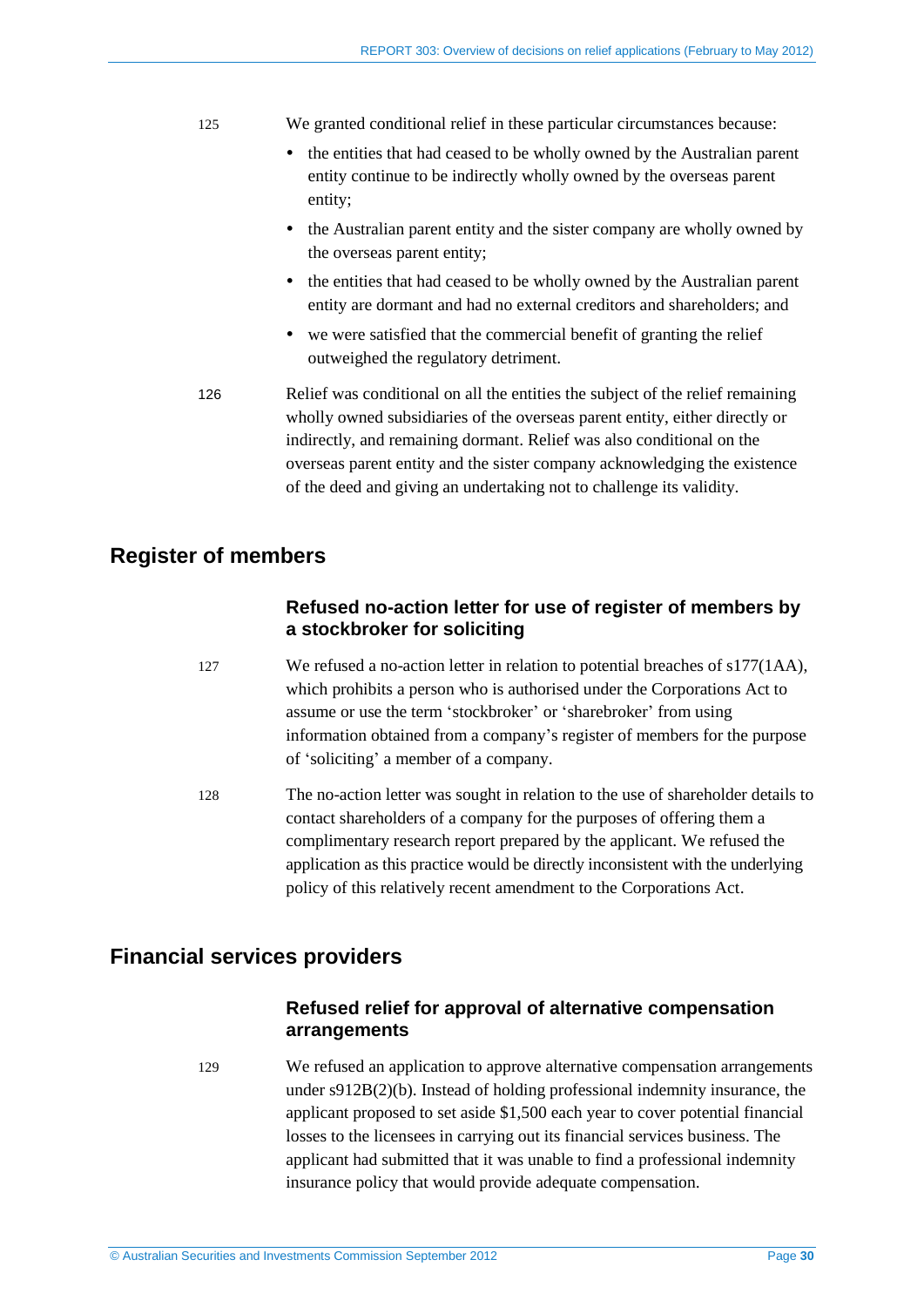130 Our policy objective in administering the compensation requirements, as stated in Regulatory Guide 126 *Compensation and insurance arrangements for AFS licensees* (RG 126), is to reduce the risk that a retail client's losses (due to breaches of Ch 7 for which a licensee is responsible) cannot be compensated by a licensee because of a lack of financial resources. We considered that the applicant's suggested alternative arrangement would not support our policy objective.

# **Refused application for a no-action letter for breach of base level financial requirements**

- 131 We refused an application for a no-action letter for the breach by an AFS licensee of its AFS licence requirement to have assets exceeding liabilities. For approximately three and a half years, the licensee had for relied on a bank guarantee of a specified sum in order to calculate its adjusted assets and thereby comply with its base level financial requirements. It became apparent in 2012 that the bank guarantee the licensee had been relying on was unlikely to satisfy the criteria of an 'eligible undertaking' in RG 166. The licensee therefore could not, during the relevant three-and-a-half-year period, use the guarantee amount in calculating its adjusted assets and had breached its base level financial requirements.
- 132 We refused the application in accordance with our policy in Regulatory Guide 108 *No-action letters* (RG 108), because we considered that in these circumstances providing a no-action letter would not serve a clear regulatory purpose.

# **No-action letter to entity issuing a non-cash payment facility**

133 We granted a no-action letter to an entity in relation to past and transitional conduct of dealing in a non-cash payment (NCP) facility without holding an AFS licence. The facility is an online account that allows users to transfer funds to other account holders. The NCP facility shares many features with those described in Class Order [CO 05/736] *Low value non-cash payment facilities*.

134 We issued the no-action letter because we were satisfied that:

- it would serve a regulatory purpose to allow the small number of existing facilities to operate while the entity changed its systems to comply with [CO 05/736];
- the associated consumer detriment was minimal, given the simple nature of the NCP facility and the small amount of funds involved; and
- it would be a significant compliance burden to take other action while the entity was working towards full compliance with [CO 05/736].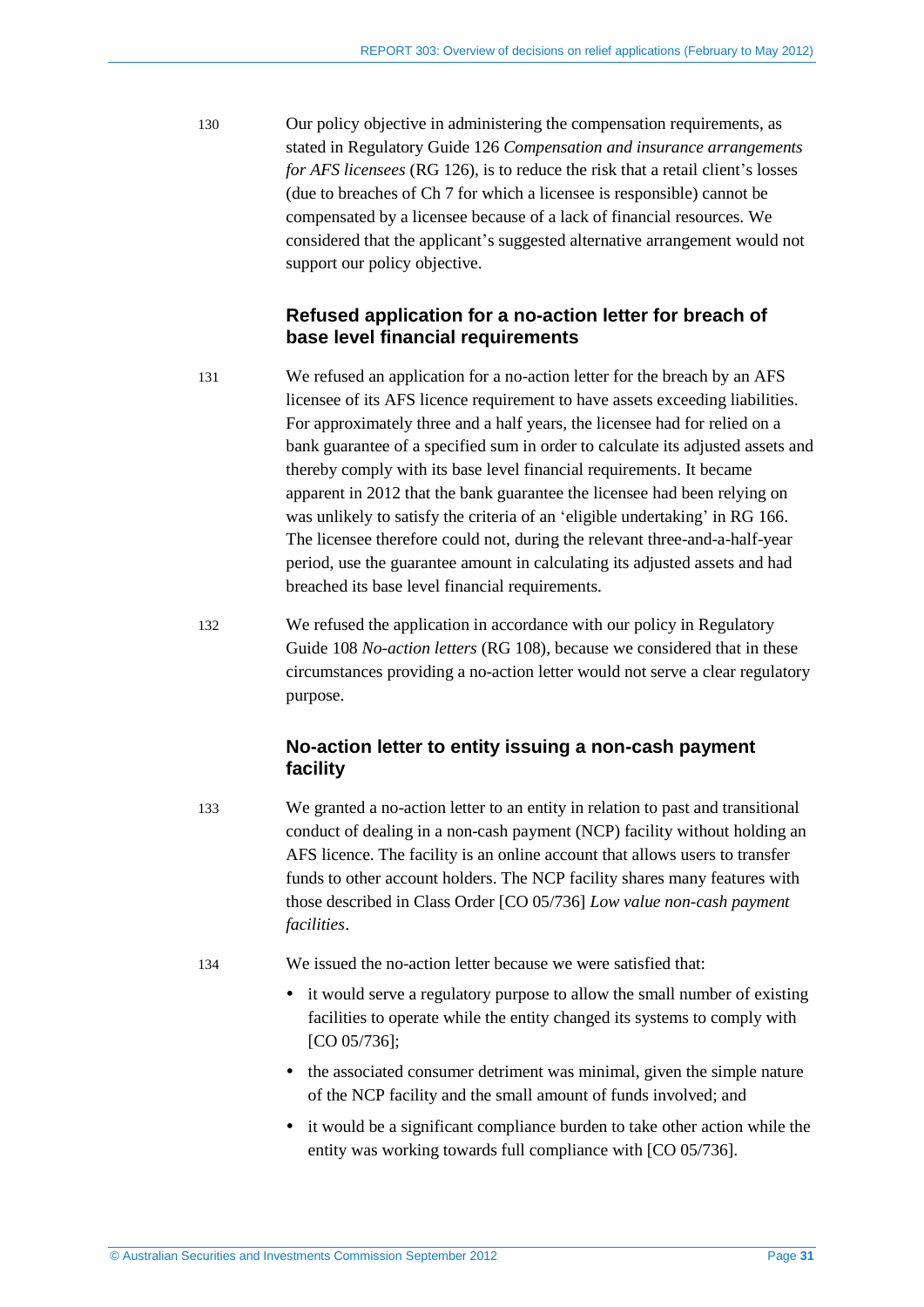# <span id="page-31-0"></span>**F Credit relief**

### **Key points**

This section outlines our update to Regulatory Guide 204 *Applying for and varying a credit licence* (RG 204).

# <span id="page-31-1"></span>**Publications**

135 We issued the following publication in relation to credit relief during the period of this report.

# **Regulatory guide**

### **RG 204** *Applying for and varying a credit licence*

- 136 We have updated RG 204 with guidance for people wanting to apply for a credit licence. RG 204 was first issued in December 2009 for guidance to prospective credit licensees on the implementation of the National Credit Act.
- 137 RG 204 explains how to apply for a credit licence using the online application and how to apply for a variation of a credit licence if your business changes after you are granted a licence. RG 204 also provides a roadmap to other guidance that is useful for credit licensees and applicants for credit licences.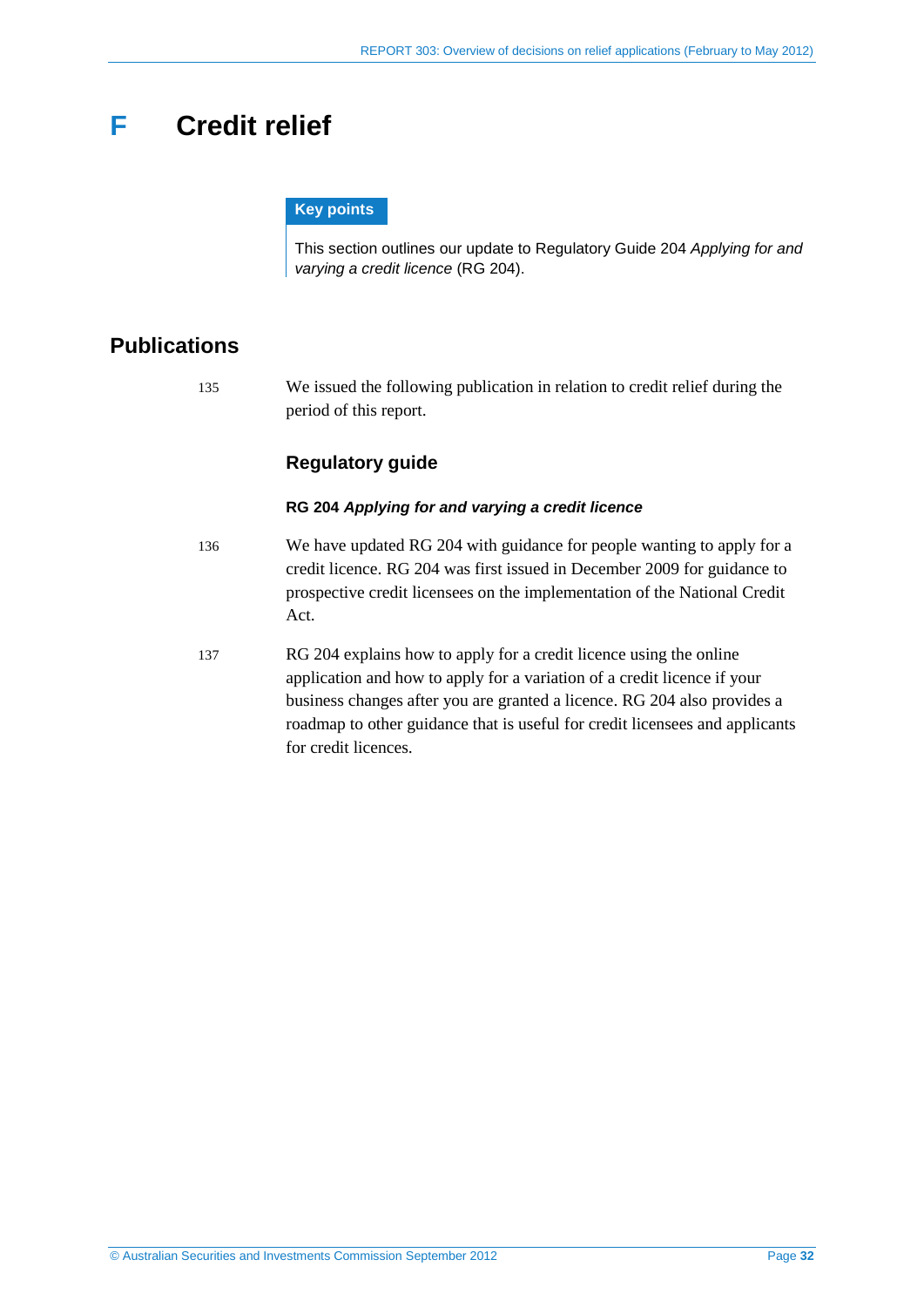# <span id="page-32-0"></span>**G Other relief**

#### **Key points**

This section outlines a decision we have made that does not fall within any of the categories mentioned in previous sections and that may be significant to other participants in the financial services and capital markets industries.

# <span id="page-32-1"></span>**Relief granted**

### **Approval to be an eligible provider under [CO 11/1140]**

- 138 We granted approval to a parent entity to be an eligible provider under the [CO 11/1140] for the purpose of assisting the responsible entities in meeting their financial requirements. The parent entity sought confirmation from ASIC that it was an entity of financial substance under RG 166.197(g).
- 139 The approval was given because all four of the parent entity's base level financial requirements in RG 166.23 were satisfied, the minimum net tangible assets under RG 166.67 and liquidity requirements under RG 166.72 were met, and the parent entity was a registered non-operating holding company (NOHC) with the Australian Prudential Regulation Authority (APRA). The parent entity's NOHC status and the related prudential requirements effectively imposed similarly strict financial requirements to the standards imposed on Australian authorised deposittaking institution for the purposes of capital adequacy and liquidity.
- 140 Our approval was conditional on the parent entity ensuring that the circumstances above were maintained for as long as the parent was still an eligible provider to the responsible entities.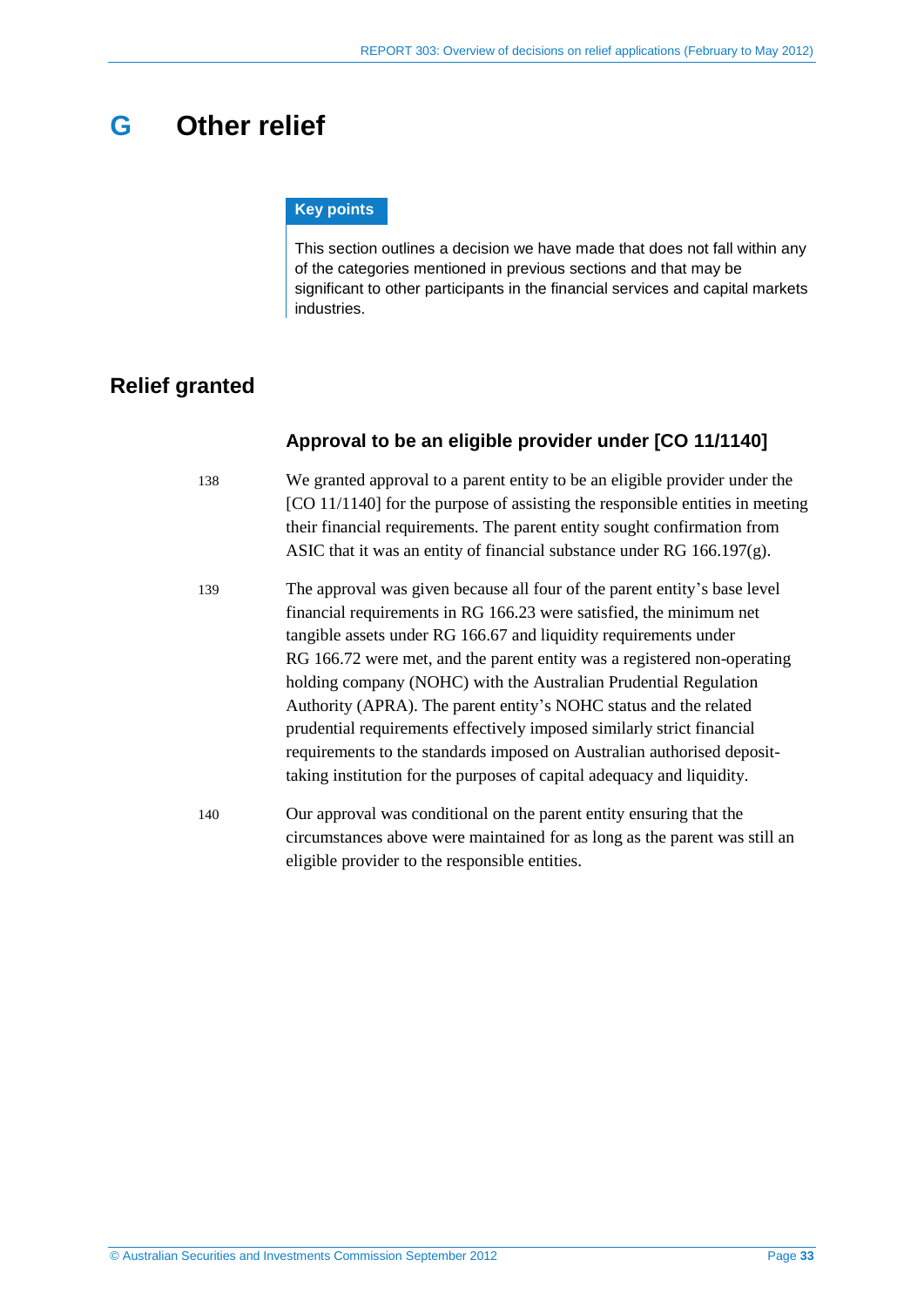# **Appendix: ASIC relief instruments**

This table lists the relief instruments we have executed for matters that are referred to in this report and that are publicly available. The instruments are published in the *ASIC Gazette*, which is available via [www.asic.gov.au/gazettes,](http://www.asic.gov.au/gazettes) except for credit instruments (marked with asterisks), which are published on our website under 'Credit relief'.

<span id="page-33-0"></span>

| <b>Report</b><br>para no. | <b>Entity name</b>         | Instrument no. (Gazette<br>no. if applicable) | <b>Date</b><br>executed | Power exercised and nature of relief                                                                                                                                                                                                                                                                                                                                       | <b>Expiry</b><br>date |
|---------------------------|----------------------------|-----------------------------------------------|-------------------------|----------------------------------------------------------------------------------------------------------------------------------------------------------------------------------------------------------------------------------------------------------------------------------------------------------------------------------------------------------------------------|-----------------------|
| $8 - 11$<br>$30 - 31$     | Glencore International plc | 12-0628 (in A044/12)                          | 16/05/12                | $s741(1)(a)$ , 911A(2)(l), 992B(1)(a) and 1020F(1)(a),<br>Corporations Act                                                                                                                                                                                                                                                                                                 |                       |
|                           |                            |                                               |                         | Relief from licensing and disclosure obligations in relation to the<br>exchange of employee options after the merger of two foreign<br>companies.                                                                                                                                                                                                                          |                       |
| $32 - 33$                 | Macquarie Group Limited    | 12-0288 (in A021/12)                          | 7/03/12                 | s741(1)(b), Corporations Act<br>Relief from prospectus requirements in relation to the on-sale of<br>continuously quoted securities to be issued on conversion of<br>convertible notes issued to wholesale investors without<br>disclosure, where the issuer of the convertible notes is an<br>indirect subsidiary of the issuer of the continuously quoted<br>securities. |                       |

### **Table 1: ASIC relief instruments**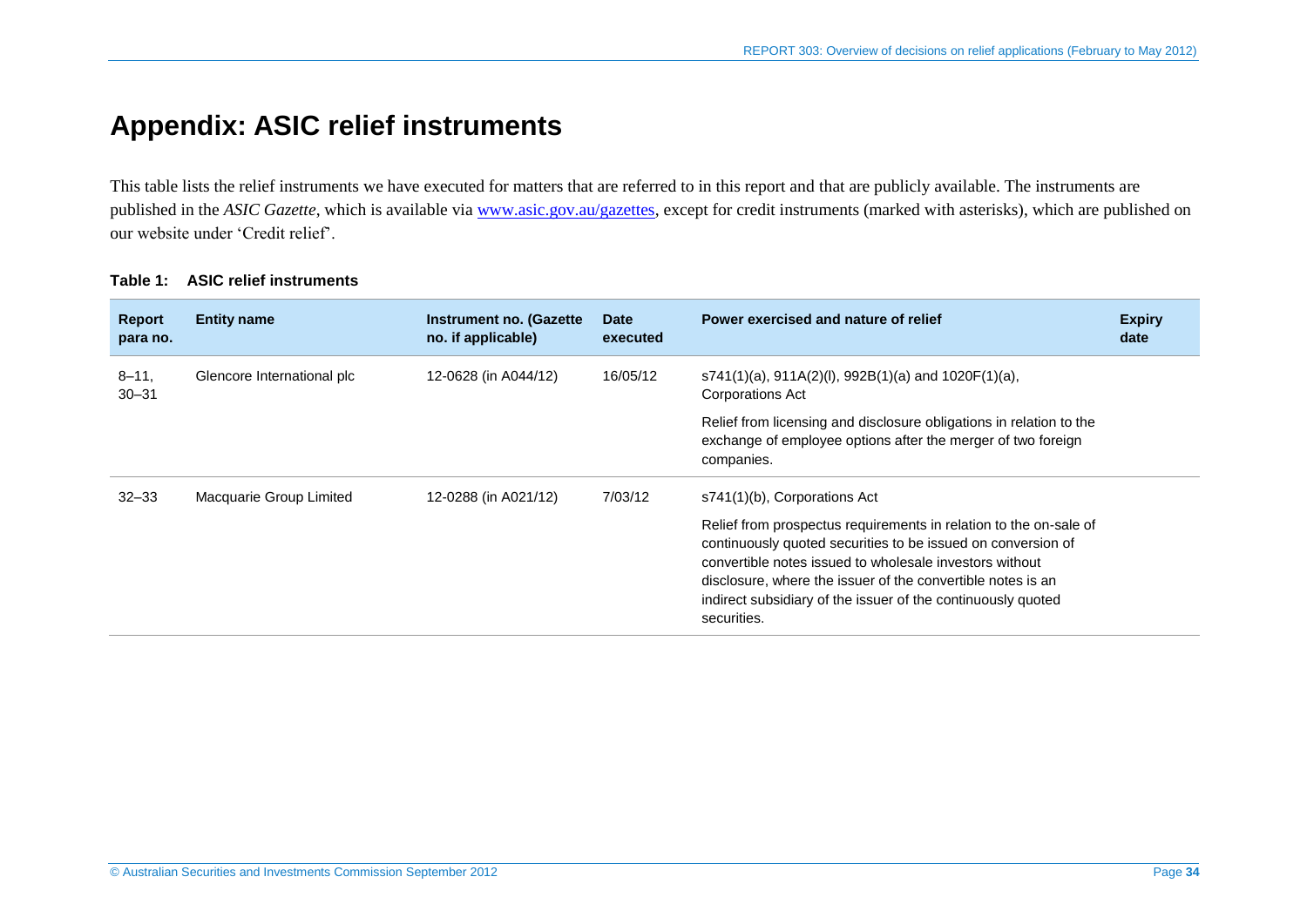| <b>Report</b><br>para no. | <b>Entity name</b>                                                                                                                                                                                                                                                                                                                                                                                                                                                                                                                                                                                                                                     | <b>Instrument no. (Gazette</b><br>no. if applicable) | <b>Date</b><br>executed | Power exercised and nature of relief                                                                                                                                                                                                                 | <b>Expiry</b><br>date |
|---------------------------|--------------------------------------------------------------------------------------------------------------------------------------------------------------------------------------------------------------------------------------------------------------------------------------------------------------------------------------------------------------------------------------------------------------------------------------------------------------------------------------------------------------------------------------------------------------------------------------------------------------------------------------------------------|------------------------------------------------------|-------------------------|------------------------------------------------------------------------------------------------------------------------------------------------------------------------------------------------------------------------------------------------------|-----------------------|
| 64-65                     | Charter Hall Escrow Agent Pty<br>Limited ACN 111 041 564,                                                                                                                                                                                                                                                                                                                                                                                                                                                                                                                                                                                              | 12-0317 (in A023/12)                                 | 14/03/2012              | s601QA(1)(a), 911A(2)(l), 926A(2)(a), 951B(1)(a) and<br>1020F(1)(a), Corporations Act                                                                                                                                                                |                       |
|                           | <b>Charter Hall Funds Management</b><br>Limited ACN 082 991 786 in its<br>capacity as responsible entity of<br>the Charter Hall Property Trust<br>ARSN 113 339 147, Public Sector<br>Pension Investment Board<br>(incorporated in Canada as a<br>Crown Corporation under the<br><b>Public Sector Pension Investment</b><br>Board Act (Canada)), Reco<br>Ambrosia Pte Ltd (incorporated in<br>Singapore, and an affiliate of the<br>Government of Singapore<br>Investment Corporation (Realty)<br>Pte Ltd), Charter Hall Office<br>Management Ltd ACN 006765206<br>as responsible entity for the<br><b>Charter Hall Office REIT ARSN</b><br>093 016 838 |                                                      |                         | Relief from Ch 5C and Ch 7 for the operation of an escrow<br>account in relation to a trust scheme.                                                                                                                                                  |                       |
| 66-70                     | APN Funds Management Limited<br>ACN 080 674 479 in its capacity<br>as responsible entity of the APN<br>Property for Income Fund ARSN<br>090 467 208 and APN Property for<br>Income Fund 2 ARSN 113 296 110                                                                                                                                                                                                                                                                                                                                                                                                                                             | 12-0523 (in A042/12)                                 | 24/04/12                | s601QA(1)(b), Corporations Act                                                                                                                                                                                                                       |                       |
|                           |                                                                                                                                                                                                                                                                                                                                                                                                                                                                                                                                                                                                                                                        |                                                      |                         | Relief modifying s601KB(1) and 601KB(3) to enable the<br>responsible entity of two illiquid schemes to offer members an<br>opportunity to withdraw, partly or wholly, from the schemes by<br>paying cash and units in a newly established sub-trust. |                       |